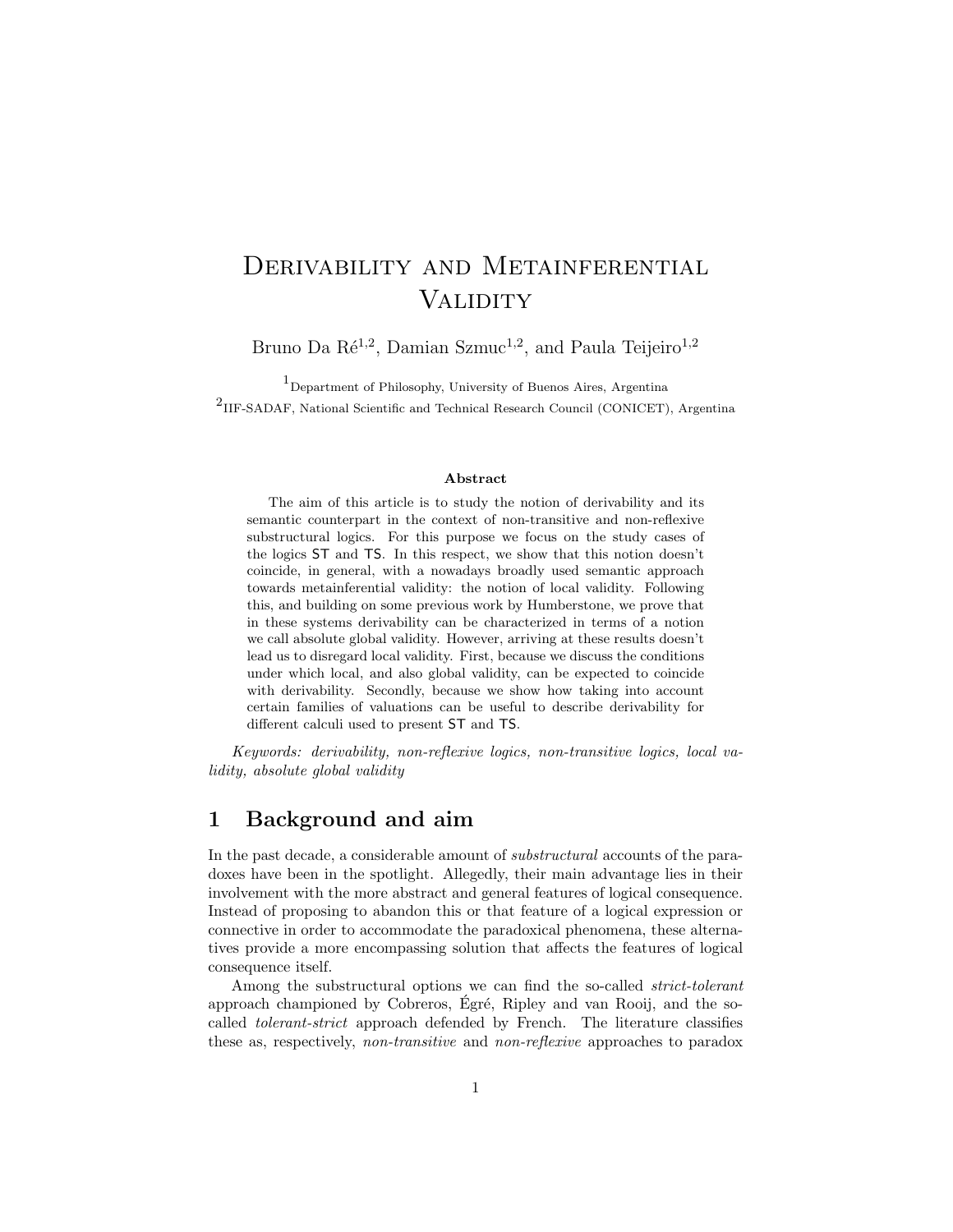as the first invalidates the rule of Cut and the second invalidates the rule of Identity—in a sense to be made precise below. These sort of substructural approaches to paradox, embodied in the paradigmatic cases of the logics ST and  $TS$ , respectively, will be the focus of our article.<sup>1</sup>

Substructural takes on paradoxical phenomena are crucially said to invalidate some metainferences that are valid in Classical Logic. These can be understood by analogy to the ground level inferences: while the latter concern relations between formulas, the former concern relations between inferences themselves. Since these logics are often presented through both proof-theoretic and semantic means (in particular, through sequent calculi and trivaluations, respectively) one ought to consider what standards for metainferential validity are available in these contexts.

On the proof-theoretic side, it is important to highlight that sequent calculi have two different standards in what pertains to metainferential validity: these correspond to the relations of admissibility and derivability. Roughly speaking, the former corresponds to the question of whether the conclusion of a metainference can be derived in the calculus if all the premises of said metainference are derivable; whereas the latter corresponds to the question of whether the conclusion of a metainference can be derived in the calculus resulting from adding all the premises of the metainference as axioms.

On the semantic side, researchers have so far focused on two different standards for metainferential validity: these correspond to the relations of global and local validity. To understand them, assume a given concept of counterexample for an inference. Local validity means that any counterexample to the conclusion is a counterexample to one of the premises as well. Global validity means that if there is a counterexample to the conclusion, there must also be a counterexample to one of the premises (where the two counterexamples need not be the same).

The aim of this article is to study the notion of derivability and its semantic counterpart in the context of non-transitive and non-reflexive substructural logics. In this regard, we provide both negative and positive results. The negative result concerns the fact that derivability doesn't coincide, in general, with local validity. The *positive results* are three-fold. First, we prove that in nontransitive and non-reflexive systems derivability can be characterized in terms of a notion we call "absolute global validity". Secondly, we show that arriving at these results doesn't lead us to disregard local validity, because there are certain conditions under which local, and also global validity, can be expected to coincide with derivability. Thirdly, we show that—taking into account certain families of valuations—local validity can indeed be useful to describe derivability

 $1$ Both the notion of logical consequence associated with ST and TS were presented in [5]. In this regard  $[4]$ ,  $[5]$ ,  $[6]$ ,  $[7]$ ,  $[25]$ ,  $[26]$  and  $[12]$  are articles where Cobreros, Égré, Ripley and van Rooij, and French—respectively—embrace these approaches. It should be mentioned that the general framework allowing to define logics of the kind of ST is presented in [11], whereas the general framework allowing to define logics of the kind of TS is presented in [21]. Furthermore, as remarked by an anonymous reviewer, the ST setting is already presented in full detail in [15].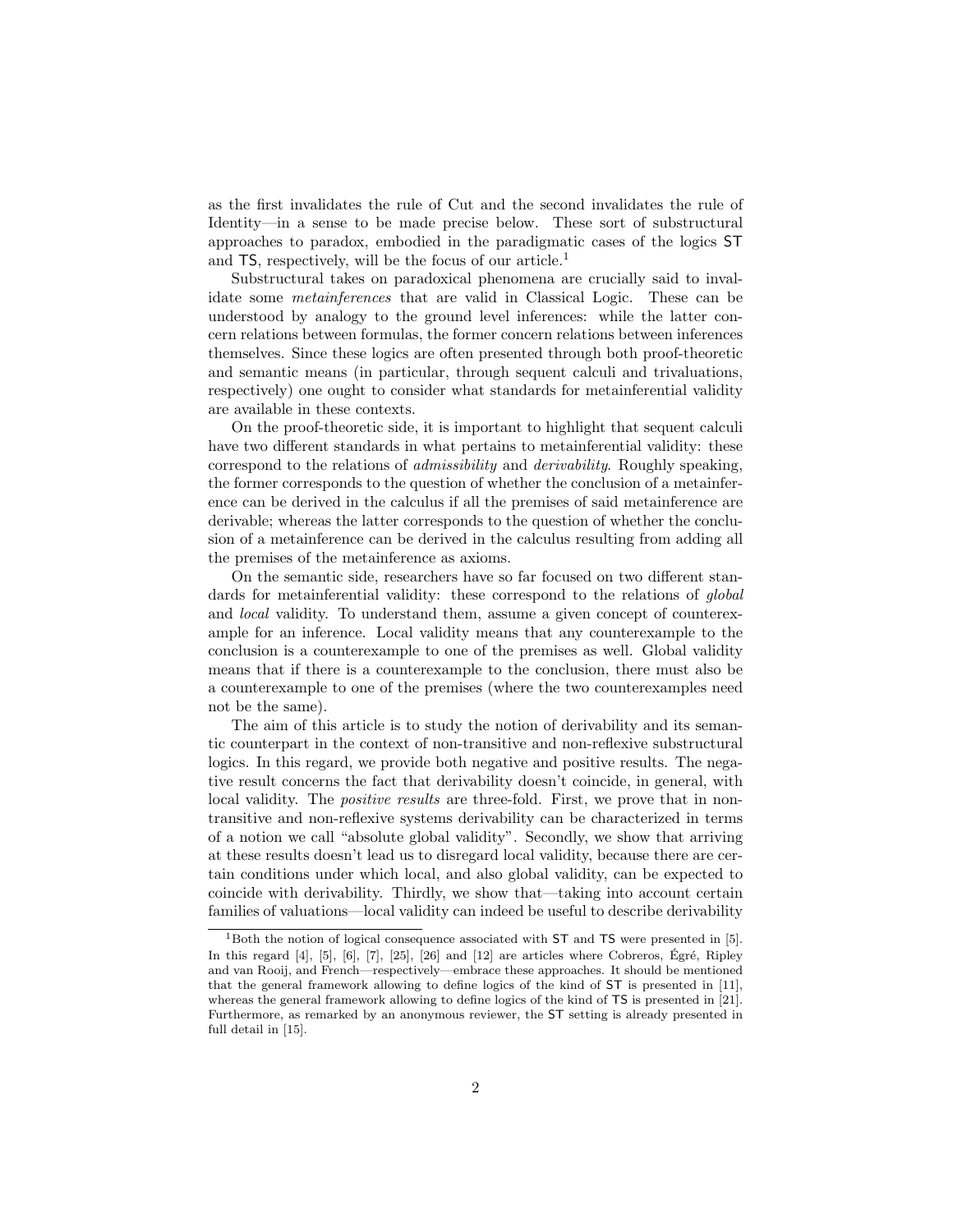for different calculi used to present ST and TS.

With this purpose, the article is structured as follows. In Section 2 we introduce some technical preliminaries that we will assume throughout the article. In Section 3 we present the two most developed standards for metainferential validity, the global and the local notion, and show a negative result, i.e. that none of them is the semantic counterpart of the proof-theoretical notion of derivability. In Section 4 we prove the first positive result: that in non-transitive and non-reflexive logics the semantic counterpart of derivability is the notion of absolute global validity. Next, in Section 5 we present our second positive result, regarding some sufficient conditions for collapsing the different notions of validity. In this way, although local validity doesn't coincide in general with derivability, it does in some special cases. Actually, in Section 6 we introduce our final positive result, regarding the coincidence of local validity with derivability, in the context of the logics ST and TS. In Section 7 we conclude with some final remarks and directions for future work.

# 2 Technicalities

In this section, we present some technical notions that we will use below. We will be working with a propositional language  $\mathcal L$  which contains a denumerable set Var of propositional variables  $p, q, r, \ldots$  and with logical connectives ¬, ∧, ∨—intended to represent negation, conjunction, and disjunction, respectively. Thus,  $FOR(\mathcal{L})$  is the set of well-formed formulas, as usually construed. Lower case Greek letters  $\varphi, \psi, \chi, \ldots$  will be considered as schematic formulas, whereas upper case Greek letters  $\Gamma, \Delta, \Theta, \ldots$  will be considered as schematic sets of formulas.

As we mentioned earlier, our aim is to discuss certain aspects of certain substructural logics. These are to be understood as systems where some of the metainferences usually associated with the properties of Reflexivity, Monotonicity, and Transitivity of a consequence relation fail.<sup>2</sup> Just like regular inferences hold between (collections of) formulas, metainferences can be regarded informally as inferences between inferences. More formally, these can be described as in the definitions below.

**Definition 1.** An *inference token*  $\rho$  of a language  $\mathcal{L}$  is a pair  $\langle \Gamma, \Delta \rangle$ , where  $\Gamma, \Delta \subseteq FOR(\mathcal{L})$ ; a *simple inference schema*  $\rho$  is the set of all and only the inference tokens that can be obtained from one of its members—its "basic instance"—by uniformly substituting some propositional variables  $p_i$  in it by some formulas  $\varphi_i$ . Given a simple inference schema  $\rho$  an *inference schema* with contexts is the union of  $\rho$  together with some (possibly all) of the sets

<sup>&</sup>lt;sup>2</sup>In the context of this article, we won't be discussing Contraction or Exchange, as we will be working with sets of formulas.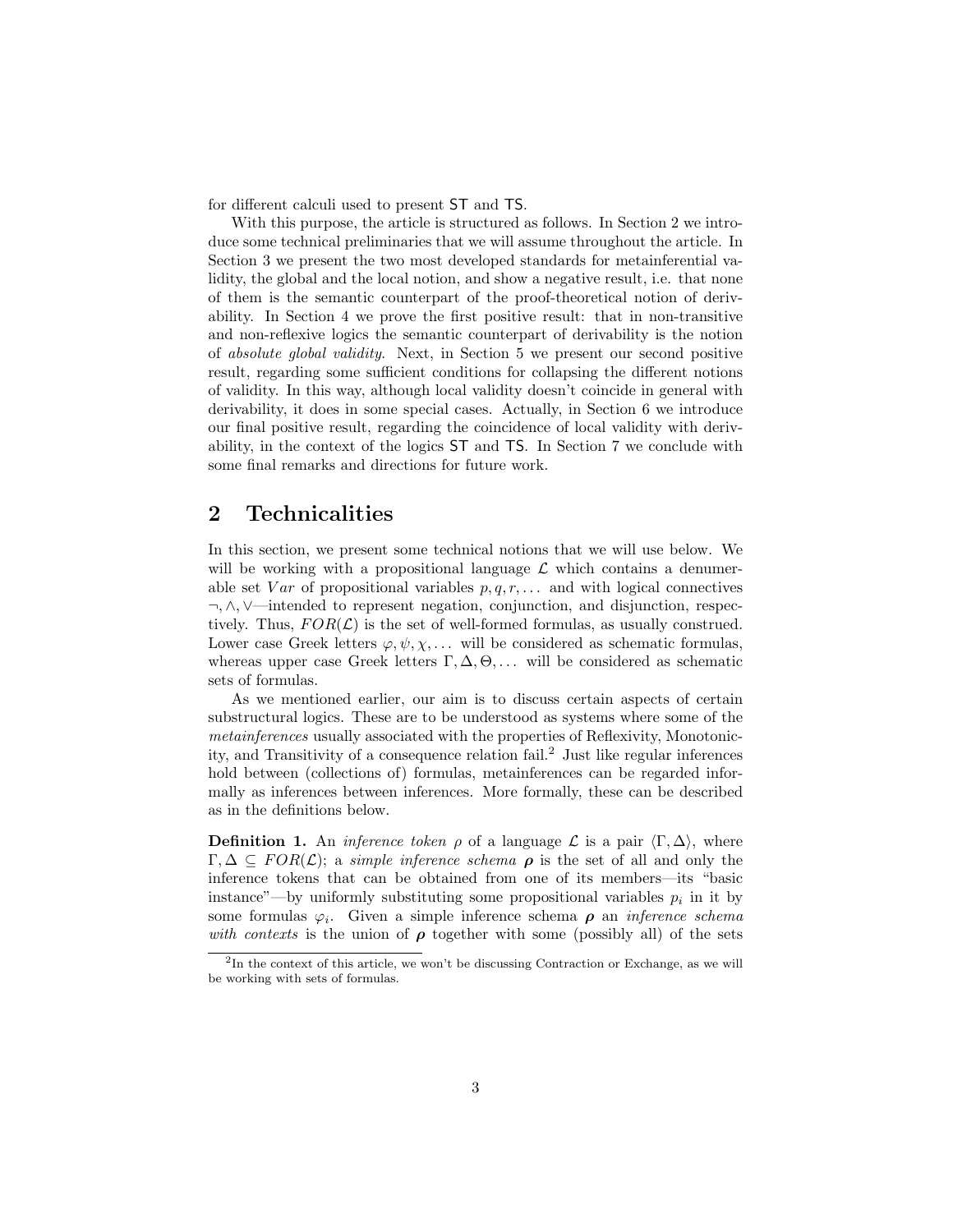$\{\langle \Gamma \cup \Sigma, \Delta \cup \Pi \rangle : \langle \Sigma, \Pi \rangle \in \rho\}$ , where  $\Gamma, \Delta$  are arbitrary sets of formulas.<sup>3</sup>

In what follows, we will divide the premises and the conclusion of the corresponding inferences by a double-lined arrow  $\Rightarrow$ . For the sake of clarity, let us exemplify the previous definitions with regard to different incarnations of Disjunctive Syllogism. While  $\neg p, (p \lor (p \land q)) \Rightarrow p \land q$  is an inference token,  $\neg \varphi, (\varphi \vee \psi) \Rightarrow \psi$  is a simple inference schema, whereas  $\Gamma, \neg \varphi, (\varphi \vee \psi) \Rightarrow \psi, \Delta$ is an inference schema with contexts. Also, when it generates no ambiguity, we will indistinctly refer as "schemas" to both simple schemas and to those with contexts.

**Definition 2.** A metainference token P of a language  $\mathcal{L}$  is a pair  $\langle A, \rho \rangle$ , where A is a set of inference tokens and  $\rho$  is an inference token of  $\mathcal{L}$ ; a simple metainference schema **P** of a language  $\mathcal{L}$  is the set of all and only the metainference tokens that can be obtained from one of its members—its "basic instance"—by uniformly substituting some propositional variables  $p_i$  in it by some formulas  $\varphi_i$ . As before, given a simple metainference schema **P** a metainference schema with contexts is the union of  $P$  together with some (possibly all) of the sets  $\{\langle {\{\Gamma_i \cup \Sigma_i \Rightarrow \Delta_i \cup \Pi_i\}}, \Xi \cup \Theta \Rightarrow \Upsilon \cup \Omega \rangle : \langle {\{\Sigma_i \Rightarrow \Pi_i\}}, \Theta \Rightarrow \Omega \rangle \in \mathbf{P} \}, \text{ where }$  $\Gamma_i, \Delta_i, \Xi, \Upsilon$  are arbitrary sets of formulas.<sup>4</sup>

In order to exemplify these notions, let us examine what the literature refers to as meta Explosion—see [1] and [3]. From left to right below, the first is a metainference token, the second is a simple metainference schema, and the third is a metainference schema with contexts.

$$
\frac{\Rightarrow p \land q \Rightarrow \neg(p \land q)}{\Rightarrow r \lor s} \xrightarrow{\Rightarrow \varphi \Rightarrow \neg \varphi} \frac{\Gamma_1 \Rightarrow \varphi, \Delta_1 \quad \Gamma_2 \Rightarrow \neg \varphi, \Delta_2}{\Xi \Rightarrow \psi, \Upsilon}
$$

The substructural systems that we will focus mostly on—Cobreros, Egré, Ripley and van Rooij's logics ST and TS (the latter defended by French)—are respectively of a non-transitive and non-reflexive kind, and so it is important to present them clearly. When introducing these logics proof-theoretically, usually their advocates appeal to a Gentzen-style sequent calculus. In this context, calculi are just sets of metainference schemas, where metainference schemas

 $3A$  few clarifications about these definitions are in order. First of all, it should be highlighted that they are pretty much aligned with the way in which Humberstone approaches inferences and schematic versions thereof in [19]. Regarding inference tokens there seems to be no misunderstanding, whereas the literature has it that what we call simple inference schemas are usually referred to as sequential formula-to-formula rules. In this regard, also, let us notice that these don't have a unique basic instance, but instead have infinitely many such instances as discussed in [19, p. 123]. Furthermore, regarding inference schemas with contexts, although this notion isn't discussed by Humberstone, he states that arriving at such entities through a detour via simple inference schemas (sequential formula-to-formula rules, in his terminology) is "clear enough"—see [19, p. 123].

<sup>4</sup>Once again, a few clarifications are in order. First, what we call metainference tokens are nothing more than members of what are called application-sets of a sequent-to-sequent rule—see [19, pp. 588-589]. In this regard, metainference schemas with or without contexts can be identified with such application-sets.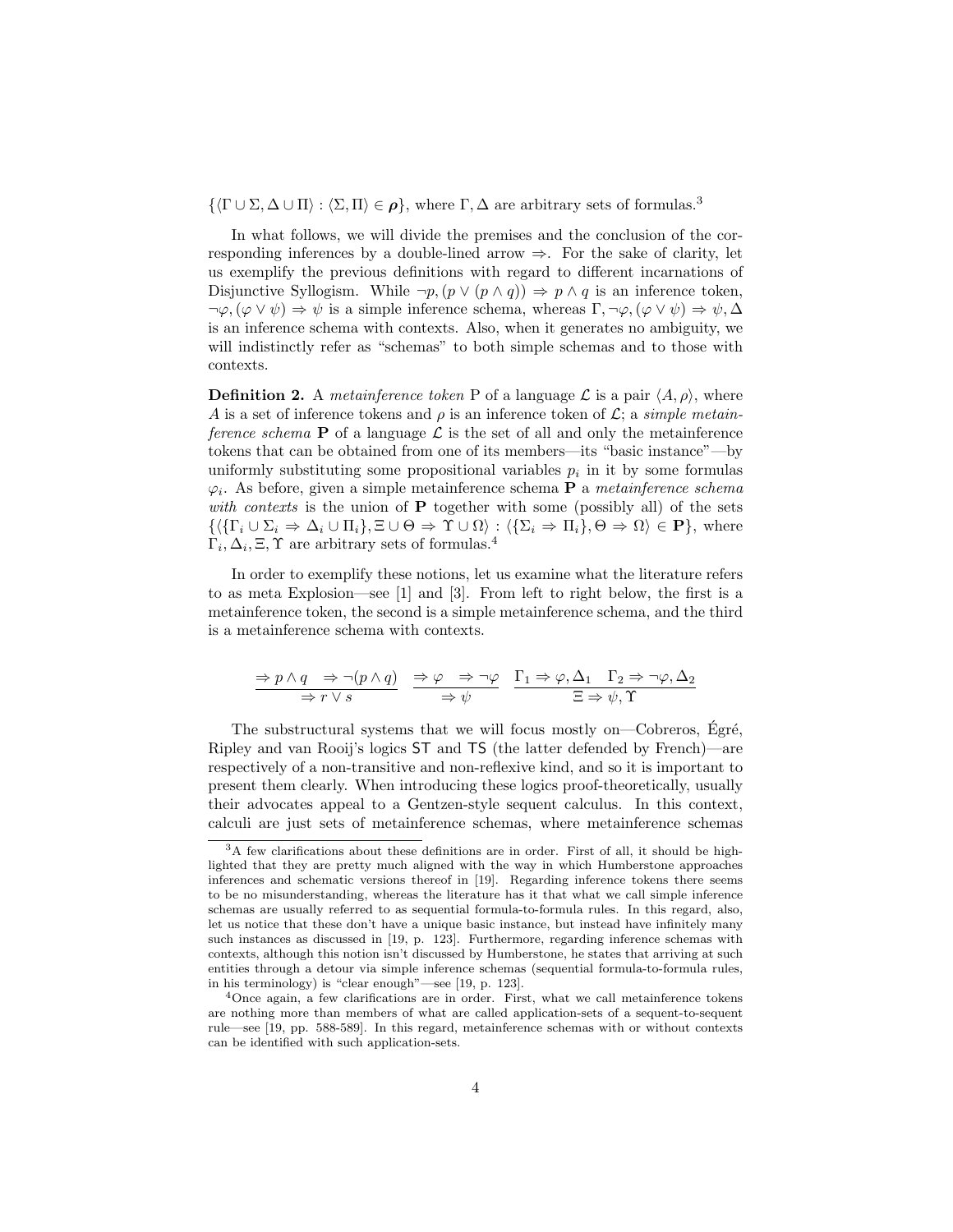with empty premises are also called axioms.<sup>5</sup> Before introducing the sequent calculi we will work with, we need first to present some definitions:

**Definition 3.** A set of inference tokens  $A$  is closed under a metainference token  $\langle B, \rho \rangle$  if and only if either some inference of B isn't in A, or the conclusion  $\rho$  is in A. A set of inference tokens A is closed under a metainference schema if and only if it is closed under all of its instances.

Definition 4. Given a set of metainference schemas S the set of S-provable inferences  $pr(S)$  is the smallest set of inferences closed under S. So, we will say that an inference  $\rho$  is provable in **S** if and only if  $\rho \in pr(\mathbf{S})$ .

Both in the case of ST and TS, some modification of the sequent calculus LK, appearing in Figure 1, is usually employed.<sup>6</sup>

| $\varphi \Rightarrow \varphi$ [Id]                                                                                                                    |                                                                                                                                              |
|-------------------------------------------------------------------------------------------------------------------------------------------------------|----------------------------------------------------------------------------------------------------------------------------------------------|
| $\frac{\Gamma \Rightarrow \Delta}{\Gamma \Sigma \Rightarrow \Delta} [KL] \qquad \frac{\Gamma \Rightarrow \Delta}{\Gamma \Rightarrow \Pi \Delta} [KR]$ |                                                                                                                                              |
| $\frac{\Gamma \Rightarrow \varphi, \Delta \quad \Sigma, \varphi \Rightarrow \Pi}{\Gamma, \Sigma \Rightarrow \Delta, \Pi} [Cut]$                       |                                                                                                                                              |
| $\frac{\Gamma \Rightarrow \varphi, \Delta}{\Gamma \neg \varphi \Rightarrow \Delta} [\neg L]$                                                          | $\frac{\Gamma, \varphi \Rightarrow \Delta}{\Gamma \Rightarrow \neg \varphi, \Delta} [\neg R]$                                                |
| $\frac{\Gamma, \varphi \Rightarrow \Delta \quad \Gamma, \psi \Rightarrow \Delta}{\Gamma, \varphi \vee \psi \Rightarrow \Delta} [\vee L]$              | $\frac{\Gamma \Rightarrow \varphi, \psi, \Delta}{\Gamma \Rightarrow \varphi \vee \psi, \Delta} [\vee R]$                                     |
| $\frac{\Gamma, \varphi, \psi \Rightarrow \Delta}{\Gamma, \varphi \wedge \psi \Rightarrow \Delta} [\wedge L]$                                          | $\frac{\Gamma \Rightarrow \varphi, \Delta \quad \Gamma \Rightarrow \psi, \Delta}{\Gamma \Rightarrow \varphi \wedge \psi, \Delta} [\wedge R]$ |
| Figure 1: The calculus $LK$                                                                                                                           |                                                                                                                                              |

In some of their works, the aforementioned authors describe the logic ST in terms of the set of inferences determined by  $LK^{\setminus Cut}$  (resulting from removing the Cut rule from  $LK$ ) whereas in some other works this role is played by the set  $\mathbf{LK}_{INV}^{(Cut)}$  (resulting from adding to  $\mathbf{LK}^{(Cut)}$  all its inverted rules).<sup>7</sup> Wary of these

 $5$ Notice also that what is usually called *rule* here is a metainference schema with contexts, and what is usually called sequent here is an inference.

 ${}^{6}$ Following [10], we call this calculus **LK** although it differs from (but it is equivalent to) Gentzen's original calculus in some respects (e.g. Contraction and Exchange are absorbed since we are working with sets).

 $7T\sigma$  be more specific, while Ripley employs the former in [27] and [26], he uses the latter in the more recent [24].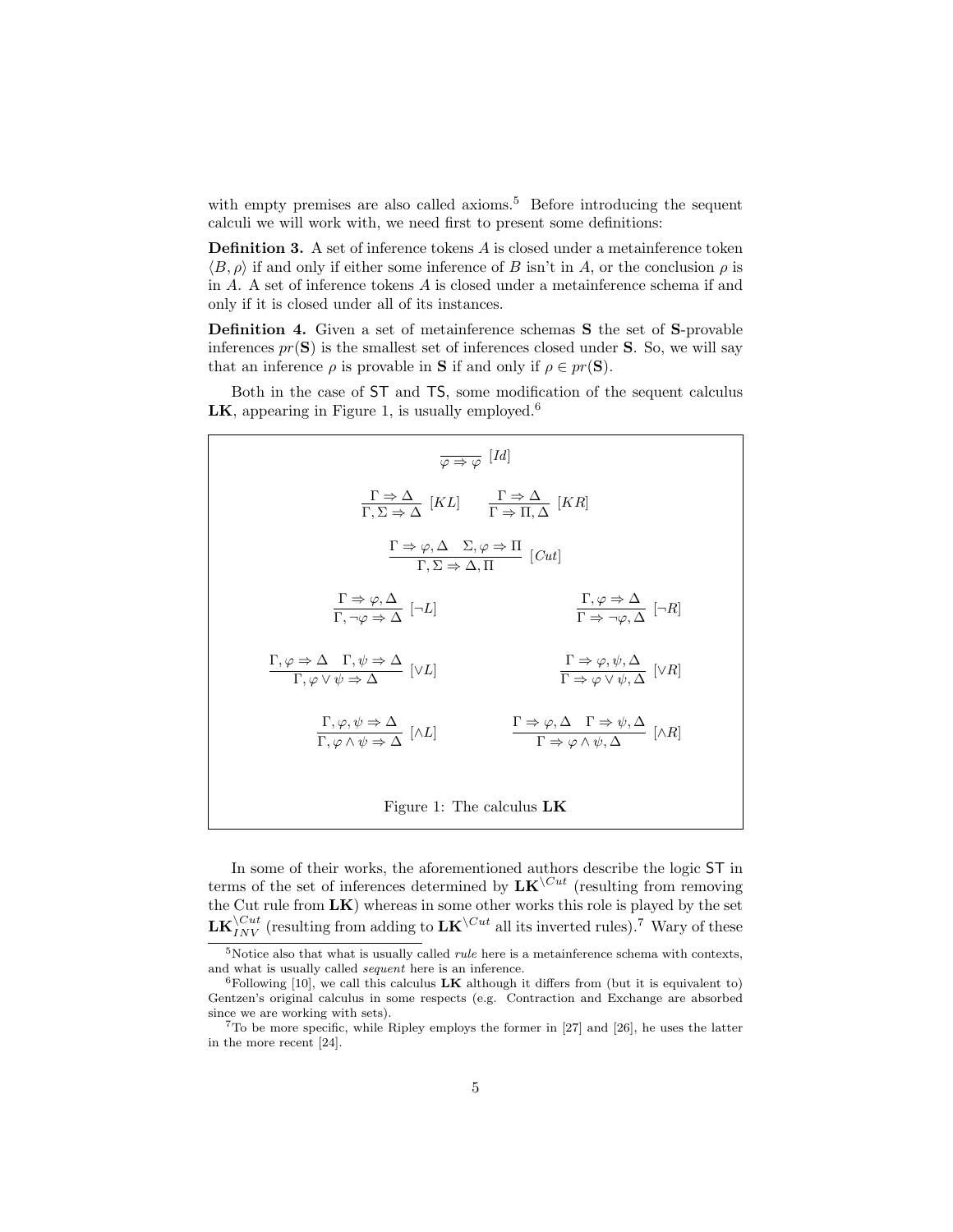distinctions, in [12] French looks at two ways to describe the logic TS in terms of calculi. For the most part he focuses on  $LK^{\backslash Id}$  (resulting from removing the Identity rule from  $\mathbf{LK}$ ) and later he entertains the set determined by  $\mathbf{LK}_{INV}^{Vld}$ (resulting from adding to  $LK^{\backslash Id}$  all its inverted rules).

Interestingly, whether we choose to work with the calculi with or without inverse rules doesn't have any effect on the set of provable inferences. As we will discuss in detail in Section 6,  $pr(\mathbf{LK}_{INV}^{(Cut)} = pr(\mathbf{LK}^{(Cut)}) = pr(\mathbf{LK}),$  whereas  $pr(\mathbf{LK}_{INV}^{\setminus Id}) = pr(\mathbf{LK}^{\setminus Id}) = \emptyset$ . There are, however, two different ways of lifting the notion of provability from inferences to metainferences (for the second one, as we will see in Section 6, it does make a difference which sequent calculus one chooses):

**Definition 5.** A metainference token  $\langle B, \rho \rangle$  is A-admissible in a set of inferences A if and only if A is closed under  $\langle B, \rho \rangle$ . A metainference schema is A-admissible if and only if all its instances are.

**Definition 6** ([18]). A metainference token  $\langle B, \rho \rangle$  is **S**-derivable from a set of metainference schemas  $S$  if and only if every set of inferences  $A$  which is closed under **S** is closed under  $\langle B, \rho \rangle$ . A metainference schema is **S**-derivable if and only if all its instances are.

Let us pause to state some remarks about the connection between both concepts. First, derivability involves a relation with a set of metainference schemas S, while admissibility—as it stands—involves a relation with a set of inferences. However, we can also say that, given a certain S, a metainference is admissible in S if it is admissible in the smallest set closed under S (i.e., it is  $pr(\mathbf{S})$ -admissible). In this way, derivability is a sort of "super admissibility", as they both are certain types of closure conditions. Second, notice that a metainference token  $\langle B, \rho \rangle$  is pr(S)-admissible if and only if  $\langle \emptyset, \rho \rangle$  is S-derivable or  $\langle \emptyset, \rho' \rangle$  isn't S-derivable, for some  $\rho' \in B$ . Third, a metainference without premises as  $\langle \emptyset, \rho \rangle$  is **S**-derivable if and only if it is  $pr(\mathbf{S})$ -admissible (if and only if  $\rho \in pr(\mathbf{S})$ . For this reason, and when no confusion arises we will identify the metainference token  $\langle \emptyset, \rho \rangle$  with the inference token  $\rho$ . This is especially pertinent for the case of Identity.

Coming back to our target systems ST and TS, they are also defined in a semantic way. For this, three-valued valuations of a special kind are usually employed, and a particular definition of logical consequence is taken into consideration to describe which inferences are valid in these logics. For future reference, let us introduce the following definitions.

**Definition 7.** A *valuation* is a function from  $FOR(\mathcal{L})$  to a set of truth-values. We will work here with two different valuational spaces:

- 1. the set of bivaluations  $V_2$ , which range over  $\{1,0\}$
- 2. the set of trivaluations  $V_3$ , which range over  $\{1, i, 0\}$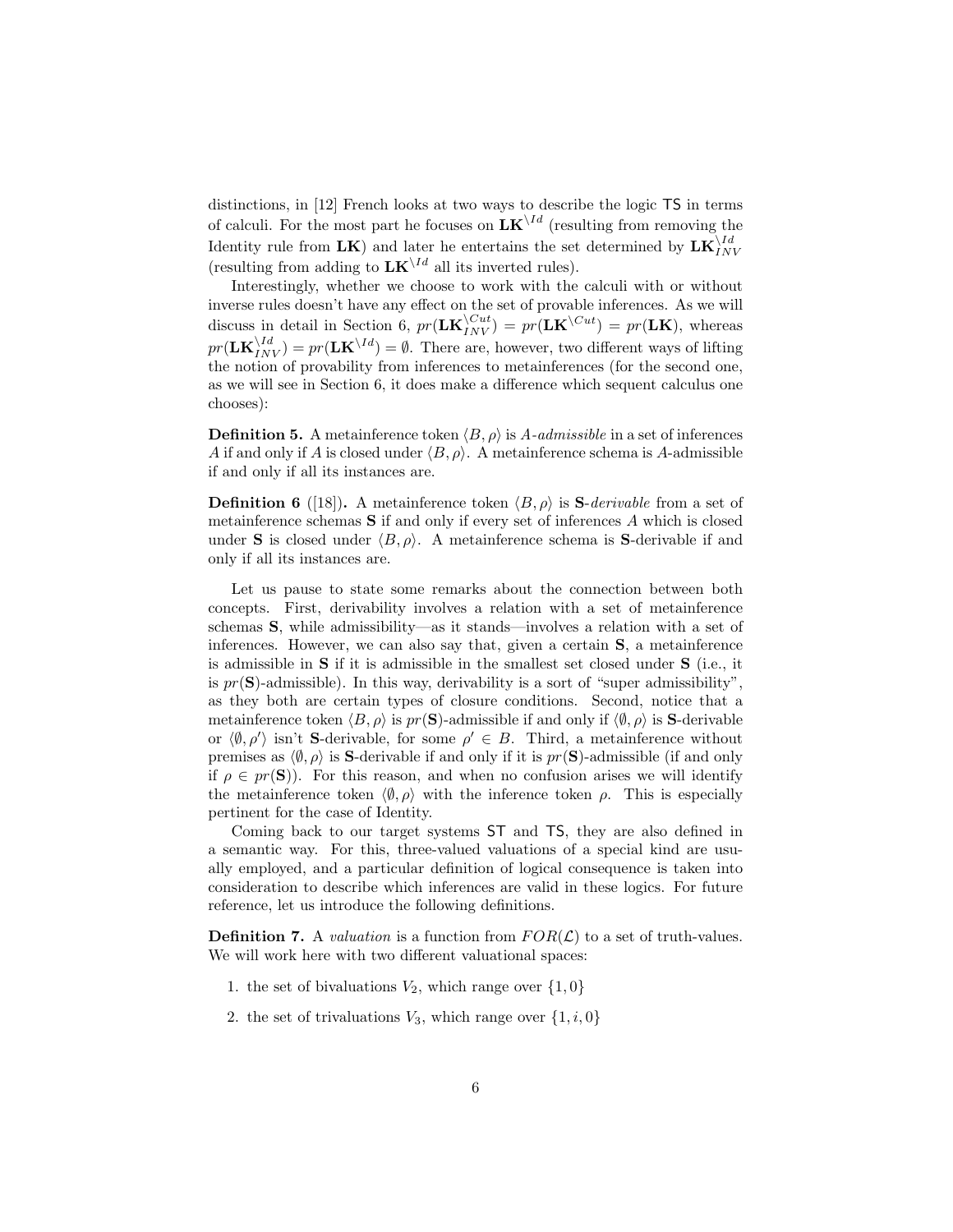With regard to these sets of valuations, we can think about four different standards for validity. In the literature, these are called strict-strict, toleranttolerant, strict-tolerant, and tolerant-strict accounts—from these, we will focus mainly on the last two, but see [5] for more.

**Definition 8.** A formula  $\varphi$  is s-satisfied by a valuation v in V if and only if  $v(\varphi) = 1$ . On the other hand, a formula  $\varphi$  is t-satisfied by a valuation v in V if and only if  $0 < v(\varphi) \leq 1$ .

**Definition 9.** An inference token  $\Gamma \Rightarrow \Delta$  is xy-satisfied in a valuation v in V if and only if it is not the case that this valuation x-satisfies  $\gamma$  for every  $\gamma \in \Gamma$ , and at the same time it does not y-satisfy  $\delta$  for any  $\delta \in \Delta$ , where  $x, y \in \{s, t\}.$ An inference token  $\Gamma \Rightarrow \Delta$  is xy-valid in the set of valuations V if and only if it is satisfied by all valuations  $v$  in  $V$ . Similarly, a schema is  $xy$ -valid in the set of valuations  $V$  if and only if all of its instances are.

Furthermore, these bivaluations and trivaluations can of course be restricted to some subsets thereof respecting certain constraints. Strong Kleene trivaluations  $V_{sk}$  are a subset of general trivaluations that respect the compositionality constraints induced by the strong Kleene truth-tables, appearing in Figure 2. Similarly, we will refer to Boolean bivaluations  $V<sub>b</sub>$  as the bivaluations belonging to  $V_2$  which respect the compositionality constraints induced by the  $\{1, 0\}$ reduct of such truth-tables.

|  |                                                                                                                                                                                                                                               | $\wedge$   1 $i$ 0 $\qquad$ |  |  |  |  |
|--|-----------------------------------------------------------------------------------------------------------------------------------------------------------------------------------------------------------------------------------------------|-----------------------------|--|--|--|--|
|  | $\begin{tabular}{c cccccc} $1$ & $0$ & & $1$ & $1$ & $i$ & $0$ & & $1$ & $1$ & $1$ & $1$ \\ \hline $i$ & $i$ & & $i$ & $i$ & $0$ & & $i$ & $1$ & $i$ & $i$ \\ $0$ & $1$ & & $0$ & $0$ & $0$ & $0$ & & $0$ & $1$ & $i$ & $0$ \\ \end{tabular}$ |                             |  |  |  |  |
|  |                                                                                                                                                                                                                                               |                             |  |  |  |  |
|  |                                                                                                                                                                                                                                               |                             |  |  |  |  |
|  | Figure 2: The strong Kleene truth-tables                                                                                                                                                                                                      |                             |  |  |  |  |

With all these clarifications in mind, let us recall that ST is semantically induced by focusing on the set of inferences that are  $st$ -valid in  $V_{sk}$ , and TS results from focusing on the set of inferences that are  $ts$ -valid in  $V_{sk}$ . We will also refer to the logics characterized by the set of inferences that are, respectively, ss-valid and tt-valid in  $V_{sk}$ , in Section 6. Finally, Classical Logic CL can be semantically identified with the set of inferences that are  $ss$ -,  $tt$ -,  $st$ -, or  $ts$ -valid in  $V_b$ . For the sake of readability, when it doesn't make a difference which standards we choose for validity (such as in the case of bivaluations), we will drop reference to standards altogether.

In the next section, we discuss two different semantic standards for metainferential validity, showing that, even in the case of non-transitive and nonreflexive logics, none of them can be taken as the semantic counterpart of derivability.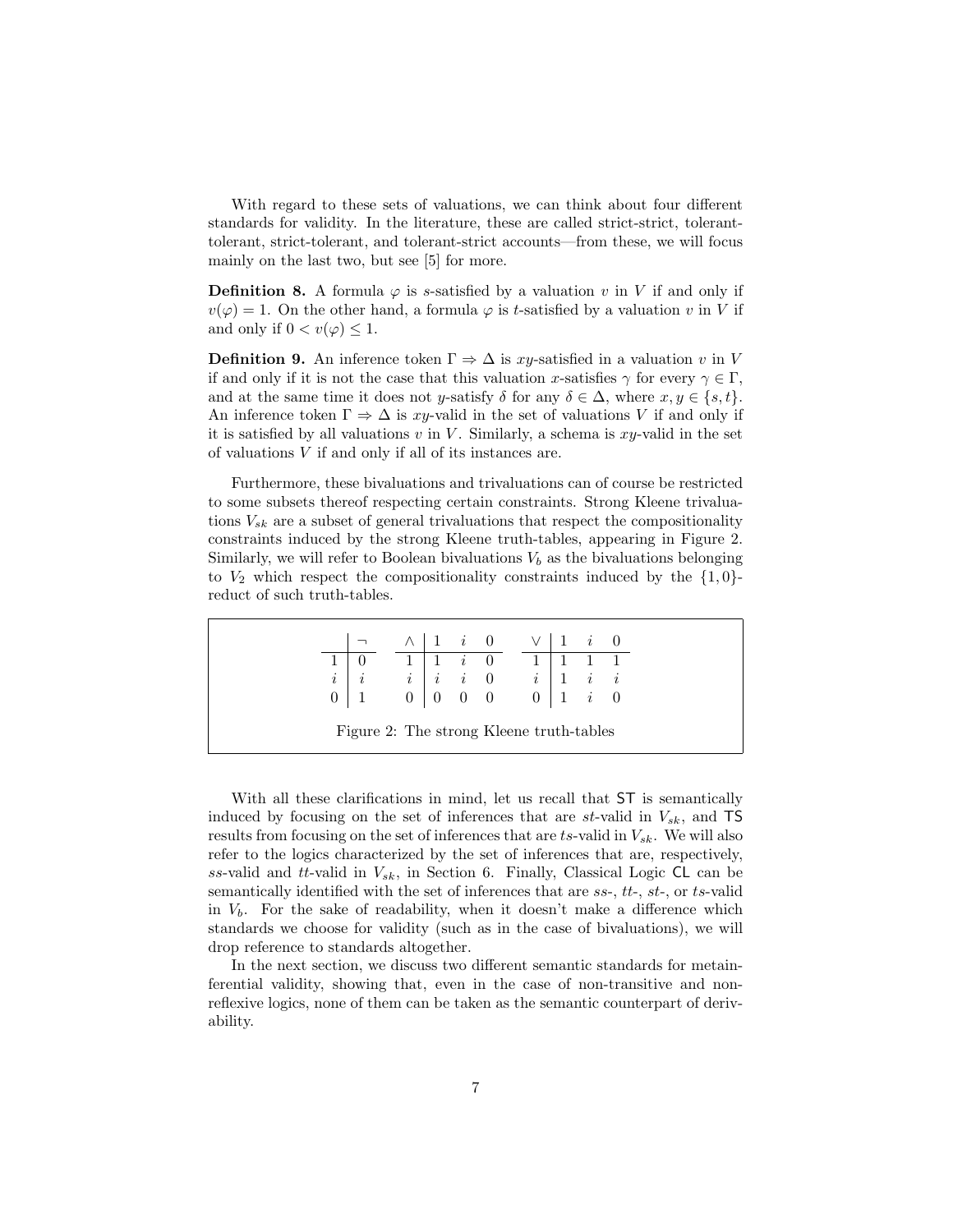### 3 Global and local validity

In this section, we present and analyze the two most developed standards for metainferential validity, namely the global and the local notions, and show our first negative result. That is, that neither of them coincides with the prooftheoretical notion of derivability. Although this was proven by Humberstone in [18] for the case of bivaluations, we generalize his results and prove this for the case of trivaluations. Later, we focus on our two case studies ST and TS, showing why some scholars have focused on the local notion.

Let us, then, review *global validity* first. In a nutshell, this account tells us that a metainference is valid whenever it preserves validity from its premises to its conclusion. Below we give a general account, which can be then instantiated for any of the notions of validity discussed:

**Definition 10.** A metainference token  $\langle A, \rho \rangle$  is globally xy-valid in a set of valuations V if and only if, if the premises in A are  $xy$ -valid in V, the conclusion  $\rho$  is xy-valid in V, where  $x, y \in \{s, t\}$ . A metainference schema is globally xyvalid in  $V$  if and only if all its instances are.

It should be pointed out that a certain coincidence between global validity and admissibility can be highlighted. To see this, let  $Val(xy, V)$  be the set of inferences which are xy-valid in V, where  $x, y \in \{s, t\}$ . The connection between global validity and admissibility can be clearly stated by saying that a metainference is globally  $xy$ -valid in V if and only if it is  $Val(xy, V)$ -admissible. Furthermore, when one is given a calculus S which is sound and complete with respect to xy-validity in V—i.e., such that  $pr(S) = Val(xy, V)$ —it can be observed that the admissible metainferences in  $pr(S)$  are those that are globally  $xy$ -valid in  $V$ . In short, granted soundness and completeness, admissibility and global validity coincide.

There is an alternative to this approach, given by the notion of *local validity* for metainferences. Briefly, this means that metainferences should preserve satisfaction by a valuation instead of preserving validity—as usual, a valuation satisfies an inference if and only if it is not a counterexample to it. Below we present this notion with full generality, without making reference to any particular set of valuations:

**Definition 11.** A metainference token  $\langle A, \rho \rangle$  is *locally xy*-valid in V if and only if, if a valuation in V xy-satisfies all the premises in A, then it xy-satisfies the conclusion  $\rho$ , where  $x, y \in \{s, t\}$ . A metainference schema is locally xy-valid in V if and only if all its instances are.

Given that global validity has a natural tie to the property of admissibility, then, one may wonder if local validity has a similar connection with derivability.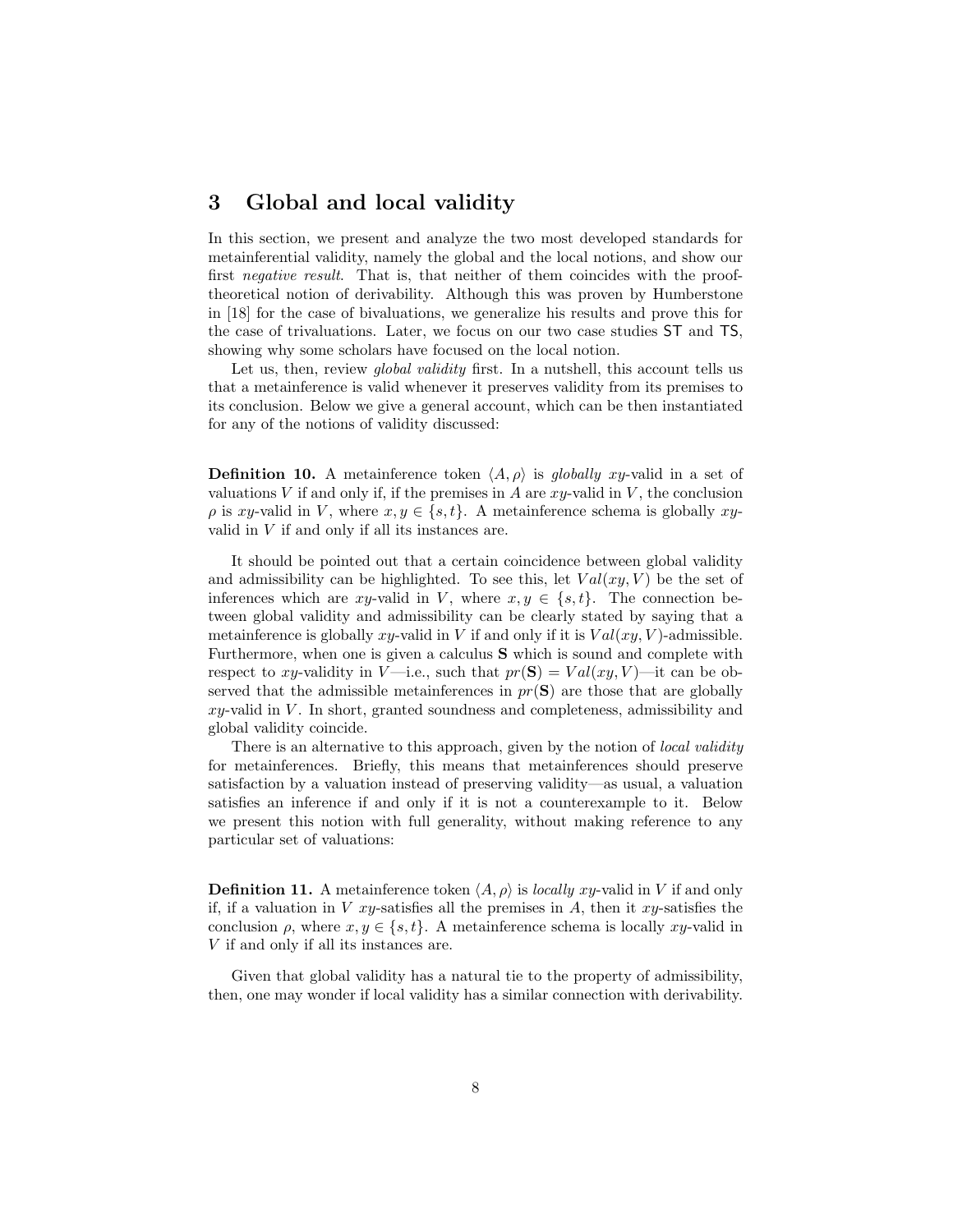Shortly, we will see that this isn't generally the case.<sup>8</sup> However, in order to precisely formulate the sort of correspondence one might expect between these two notions, one should find a way to select a set of valuations that captures at the semantic level the content of the set of metainference schemas whose Derivability relation is in question. A first (though unsuccessful) attempt in this direction is provided by the notion of local range.

**Definition 12.** The local xy-range in V of a set of metainferences  $S$  is the maximum set of valuations  $V_i \subseteq V$  such that all members of **S** are locally xy-valid in  $V_i$ , where  $x, y \in \{s, t\}.$ 

With this notion at hand, one could hypothesize that the following correlation holds: a metainference  $\langle A, \rho \rangle$  is S-derivable if and only if  $\langle A, \rho \rangle$  is locally xy-valid in the local xy-range in V of  $S$ , for some appropriate xy standard, and some appropriate V.

Nevertheless, as an anonymous reviewer points out, the question remains of how to select such standards and such valuations. In this respect, given the characterization results proved in [13, Corollary 1] (which will be discussed in the next section) we can state the following. Since reflexive, monotonic and transitive sets of inferences can be characterised by bivaluations, for the derivability relation of sets of metainferences containing  $[d]$ ,  $[KL]$ , and  $[KR]$  and [Cut], the natural choice would be to take the local xy-range in  $V_2$ , with respect to any standard xy. On the other hand, since reflexive and monotonic sets of inferences can be characterised by trivaluations with an st-standard, for the derivability relation of sets of metainferences containing  $[d]$ ,  $[KL]$ , and  $[KR]$ , the natural choice would be to take the local  $st$ -range in  $V_3$ . Finally, since monotone and transitive sets of inferences can be characterised by trivaluations with a ts-standard, for the derivability relation of sets of metainferences containing  $[KL]$ ,  $[KR]$  and  $[Cut]$ , the natural choice would be to take the local ts-range in  $V_3$ . In what follows, we will show that these three claims fail, and we will provide counterexamples to them.

Regarding the first claim, consider a set containing  $Id$ ,  $[KL]$ ,  $[KR]$ ,  $[Cut]$ ,

<sup>8</sup>Let us highlight in passing that local validity is somewhat included in global validity, and sometimes this inclusion is strict. This happens when the premise-inferences of a metainference are invalid, which is easier seen when we consider metainference tokens. For instance, take the set of Boolean bivaluations  $V_b$  and consider the following metainference token:

 $\Rightarrow p$  $\Rightarrow$  q

There are of course valuations satisfying  $p$  but not  $q$ . But, since  $p$  is invalid, the metainference becomes globally valid in  $V<sub>b</sub>$ . When we move on to schemas, though, examples cannot be taken from Boolean bivaluations, because both approaches to metainferential validity coincide for such a family of valuations. That is to say, global validity in  $V_b$  and local validity in  $V_b$ coincide with regard to metainference schemas—a proof of this fact can be found in [30]. We will expand on this point in Section 5.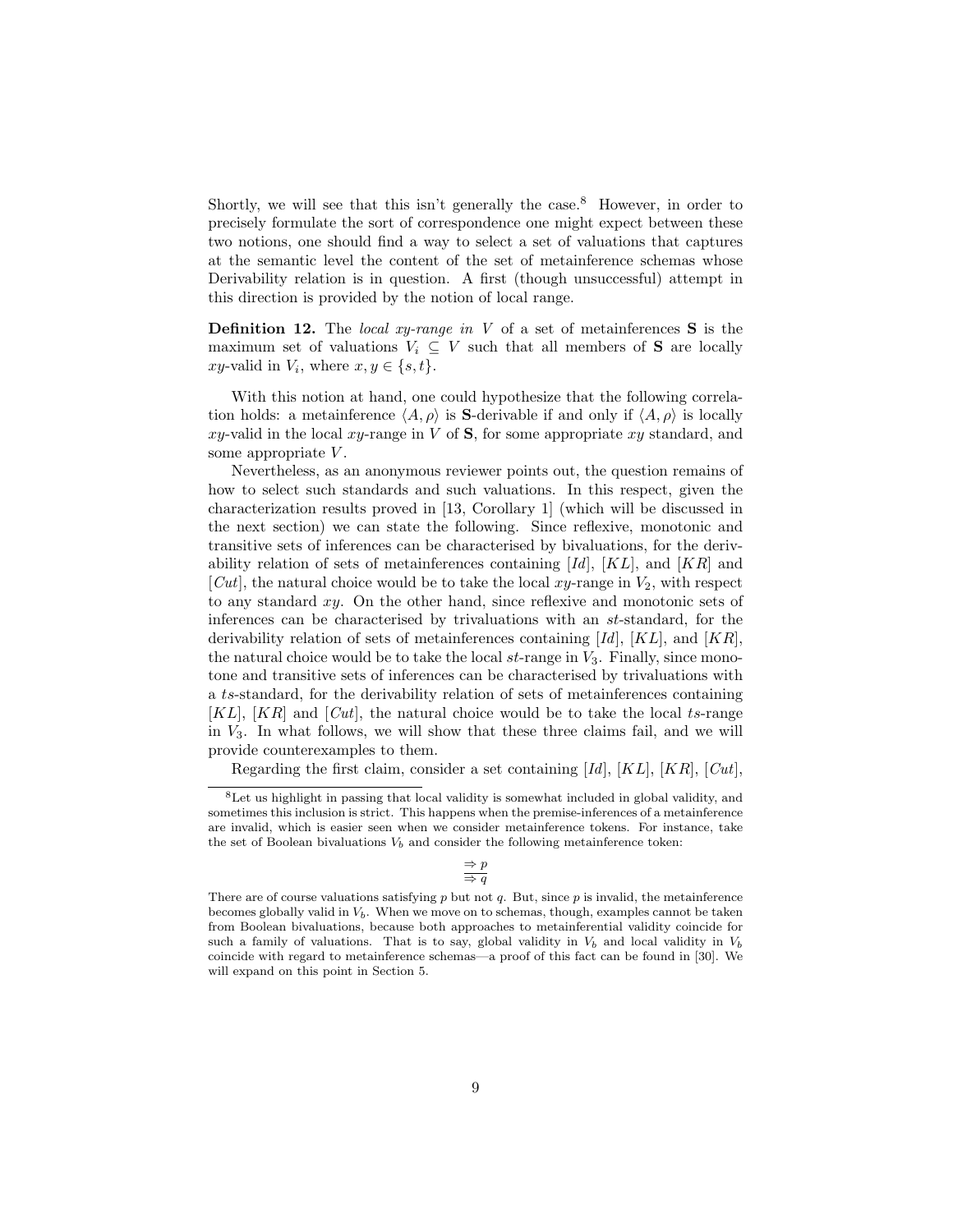and the following set of simple metainference schemas, which we will call  $S_1$ <sup>2</sup>

$$
\frac{\Rightarrow \varphi}{\Rightarrow \varphi \lor \psi} \qquad \frac{\Rightarrow \psi}{\Rightarrow \varphi \lor \psi} \qquad \frac{\varphi \Rightarrow \Rightarrow \varphi \lor \psi}{\Rightarrow \psi}
$$

It is straightforward to check that the valuations belonging to the local range of  $S_1$  in  $V_2$  are all those satisfying the following conditions:

- If  $v(\varphi) = 1$  or  $v(\psi) = 1$ , then  $v(\varphi \vee \psi) = 1$
- If  $v(\varphi) = v(\psi) = 0$ , then  $v(\varphi \vee \psi) = 0$

Now, consider the following simple metainference schema:

$$
\frac{\varphi \Rightarrow \psi \Rightarrow}{\varphi \vee \psi \Rightarrow} \mathbf{P_1}
$$

Its local range is determined by the following weaker restrictions:

• If  $v(\varphi) = v(\psi) = 0$ , then  $v(\varphi \vee \psi) = 0$ .

This means that the local range in  $V_2$  of  $S_1$  is included in the local range in  $V_2$  of  $P_1$ , which in turn means that  $P_1$  is locally valid in the local range of  $S_1$ in  $V_2$ . Regarding the underivability of  $P_1$  from the set  $S_1$ , in Section 5 we will prove it using semantical tools and appealing to the main result of the Section 4.

For the non-transitive case, take the following metainferential schemas without context, and add them to a set containing  $[d]$ ,  $[KL]$  and  $[KR]$ :

$$
\frac{\psi \Rightarrow \Rightarrow \varphi \lor \psi}{\Rightarrow \varphi} \qquad \frac{\varphi \Rightarrow \Rightarrow \varphi \lor \psi}{\Rightarrow \psi} \qquad \frac{\Rightarrow \varphi \quad \varphi \Rightarrow \Rightarrow \psi \quad \psi \Rightarrow \Rightarrow \varphi \lor \psi}{\Rightarrow}
$$

Let us call this set  $S_2$ . The valuations in the local st-range of  $S_2$  in  $V_3$  are all those satisfying the following restrictions:

- If  $v(\varphi) = 0$  and  $v(\psi) \in \{0, i\}$ , then  $v(\varphi \vee \psi) = 0$ .
- If  $v(\psi) = 0$  and  $v(\varphi) \in \{0, i\}$ , then  $v(\varphi \vee \psi) = 0$ .
- If  $v(\varphi) = v(\psi) = i$ , then  $v(\varphi \vee \psi) = 0$ .

Then consider again the following metainference schema:

$$
\frac{\varphi \Rightarrow \psi \Rightarrow}{\varphi \vee \psi \Rightarrow} \mathbf{P_1}
$$

Its local  $st$ -range in  $V_3$  is determined by the following weaker restrictions:

 $9$ This example builds on the one provided by Humberstone in [18]. We present this modified version because his example only works in a SET-FMLA setting (i.e. the conclusion of an inference is a formula), while in this article we're working in a SET-SET framework (i.e. the conclusion of an inference is a set of formulas). We'd like to thank an anonymous reviewer for pointing this out to us.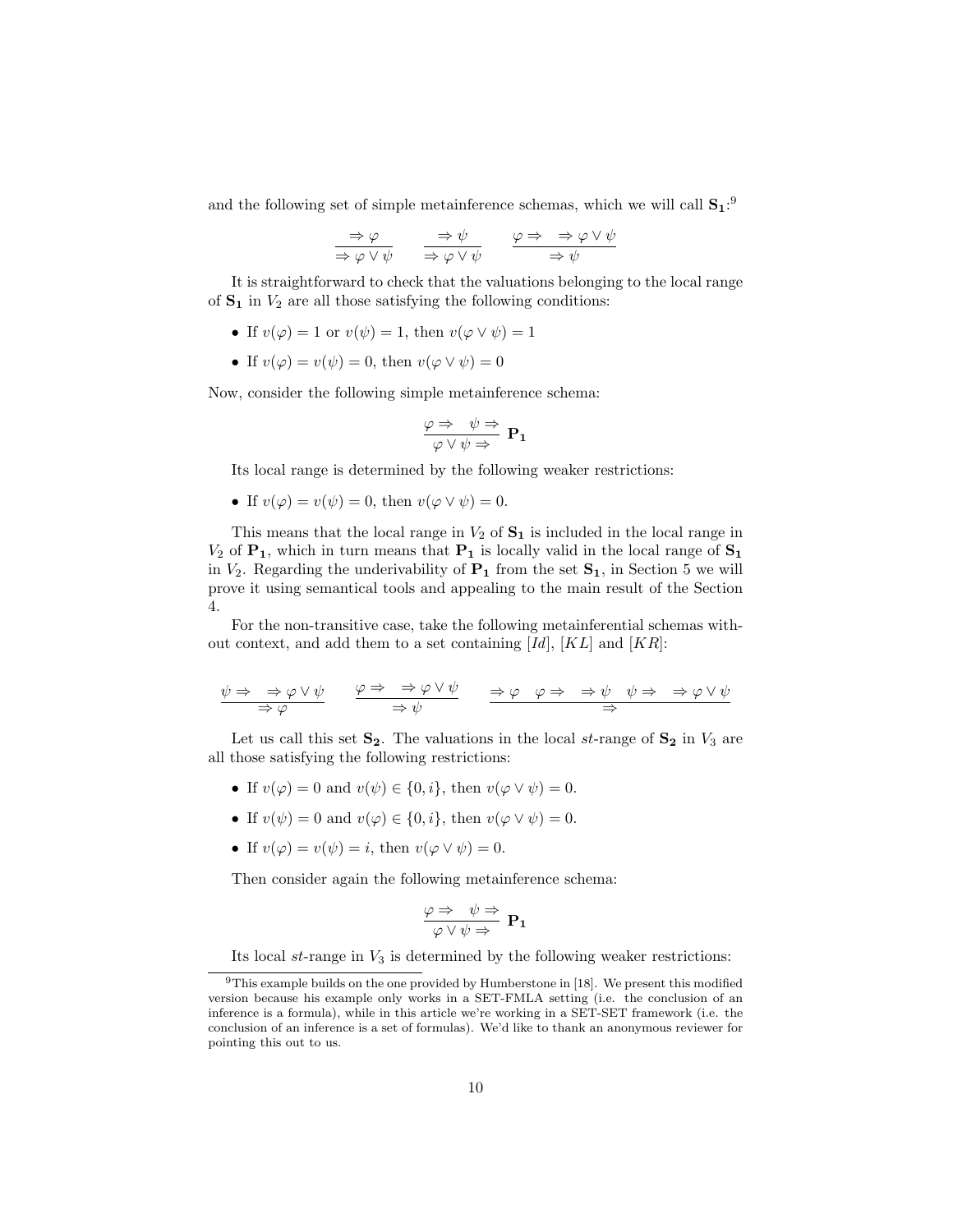• If  $v(\varphi) \in \{0, i\}$  and  $v(\psi) \in \{0, i\}$ , then  $v(\varphi \vee \psi) \in \{0, i\}$ .

This means that the local st-range in  $V_3$  of  $S_2$  is included in the local strange in  $V_3$  of  $\mathbf{P}_1$ , which in turn means that  $\mathbf{P}_1$  is locally st-valid in  $V_3$  according to  $S_2$ . Once again, a formal argument concerning the underivability of  $P_1$  will have to wait until later in the article.

For the non-reflexive case, take instead a set  $\mathbf{S}_3$  with [KL], [KR], and [Cut] and the following metainference schemas without context:

$$
\frac{\Rightarrow \varphi \lor \psi}{\psi, \varphi \Rightarrow \varphi, \psi} \qquad \frac{\psi \Rightarrow \Rightarrow \varphi \lor \psi}{\varphi \Rightarrow \varphi} \qquad \frac{\varphi \Rightarrow \Rightarrow \varphi \lor \psi}{\psi \Rightarrow \psi} \qquad \frac{\varphi \Rightarrow \psi \Rightarrow \psi}{\varphi \lor \psi \Rightarrow}
$$

The valuations in the local ts-range in  $V_3$  of  $S_3$  are all those satisfying the following restrictions :

- If  $v(\varphi) = v(\psi) = i$ , then  $v(\varphi \vee \psi) \in \{0, i\}.$
- If  $v(\varphi) = i$  and  $v(\psi) = 0$ , then  $v(\varphi \vee \psi) \in \{0, i\}.$
- If  $v(\psi) = i$  and  $v(\varphi) = 0$ , then  $v(\varphi \vee \psi) \in \{0, i\}.$
- If  $v(\varphi) = v(\psi) = 0$ , then  $v(\varphi \vee \psi) = 0$ .

The metainference schema which is  $S_3$ -underivable is in this case the following:

$$
\frac{\Rightarrow \varphi \lor \psi}{\Rightarrow \varphi, \psi} \mathbf{P_2}
$$

whose local  $ts$ -range in  $V_3$  is determined by:

• If  $v(\varphi) \in \{0, i\}$  and  $v(\psi) \in \{0, i\}$ , then  $v(\varphi \vee \psi) \in \{0, i\}$ .

Which means that the local ts-range of  $S_3$  in  $V_3$  is included in that of  $P_2$ . Once more, a technical explanation of the underivability of  $P_2$  will have to wait until later in the article.

Below, we will see how to fill the gap between derivability and an adequate semantic notion of metainferential validity. However, to close the present discussion we will comment on some reasons why, in the literature on ST and TS, people have opted to work with the local notion when assessing the metainferential validity of Cut and Identity, from a semantic point of view. The reader eager to see the appropriate semantic approach to derivability for non-transitive and non-reflexive systems can skip the following paragraphs and go directly to the next section.

In the case of ST, although the non-transitive nature of the strict-tolerant account has been predicated on the theories (of truth and vagueness) that are built on top of the base logic ST, some have observed that this is a symptom of certain non-transitive character of said base logic. This can be thought in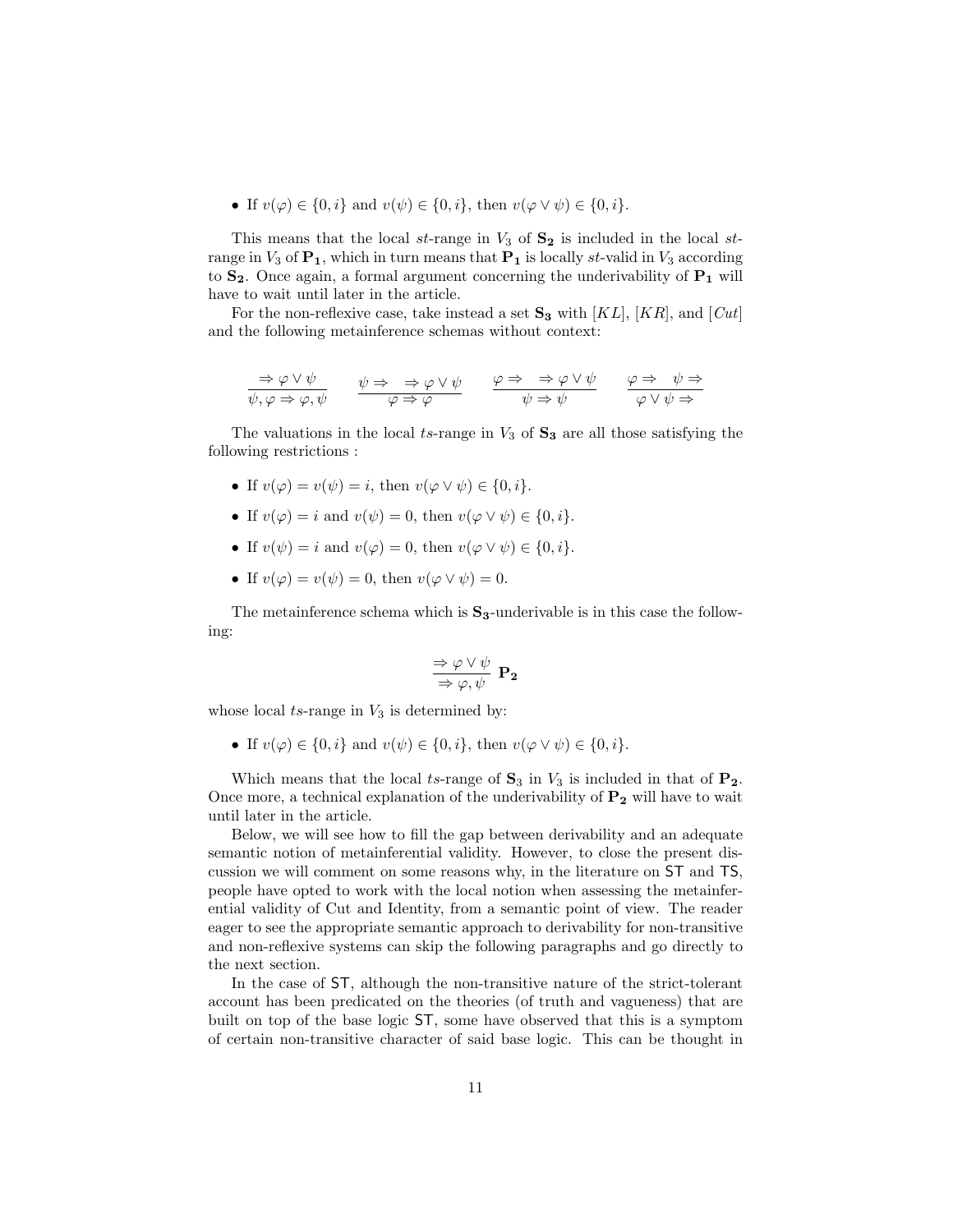analogy to the non-transitive essence of the calculi through which ST is usually presented. In both of them, although Cut is admissible, it fails to be derivable. Thus, given that highlighting this non-transitivity was their aim, it is easy to observe that the global notion was of no good for this purpose. In fact, per the global reading, Cut is a valid metainference. In light of these considerations, it is obvious that if we want to semantically emphasize the substructural nature of ST, then another notion needs to be taken into account. Probably these considerations led some scholars to work with the local notion, for which Cut is an invalid metainference. However, as we discussed earlier, although local validity might serve the purpose of highlighting the invalidity of Cut in ST, it isn't the case that in general local  $st$ -validity in  $V_3$  coincides with derivability.

In the case of TS, as far as we can tell, no one has intended to defend any particular notion of validity for its metainferences. So, let us briefly analyze how the local and the global notion of metainferential validity behave for this logic. Recall, first, that the set of valid inferences of TS is empty. This is so, because the  $V_{sk}$ -valuation which assigns to every propositional letter the intermediate value is a counterexample to every inference. Given this, no matter what the notion for metainferential validity one adopts, all of the inferences will be invalid. However, regarding metainferences with non-empty sets of premises, some distinctions can be made.

If we take the global approach, all of the metainferences with non-empty sets of premises would be valid. This is so because any instance of the metainference schema appearing below has as a ts-counterexample the  $V_{sk}$ -valuation which assigns to every propositional letter the intermediate value. Thus, in some sense, the global notion makes TS metainferentially trivial, and so it seems like a rather useless conception of metainferential validity.

On the other hand, the local notion, as in the case of ST, is more useful since it allows us to make finer distinctions, e.g. invalidating many metainferences. For instance, the metainference token appearing below, whose conclusion is an instance of Identity, is locally ts-invalid in  $V_{sk}$ —as it can be seen by taking any strong Kleene trivaluation that assigns  $q$  a classical value and  $p$  the intermediate value. Thus, also for the case of TS, the local notion seems to have some preeminence.

$$
\displaystyle \frac{q \Rightarrow q}{p \Rightarrow p}
$$

We have given then enough reasons to want to work with semantic notions of metainferential validity that are closer to derivability and, thus, far from global validity. We also showed that in general, the notions of local validity and derivability don't coincide in the way one might expect. In the next sections, we are going to provide a number of positive points in this regard. First, we are going to show that there is a semantic counterpart to the notion of derivability that in all cases coincides with it, which we call "absolute global validity". Secondly, we are going to show under which circumstances this notion coincides with global and local validity. Finally, in light of these considerations, we are going to demonstrate how to properly work with local validity as a faithful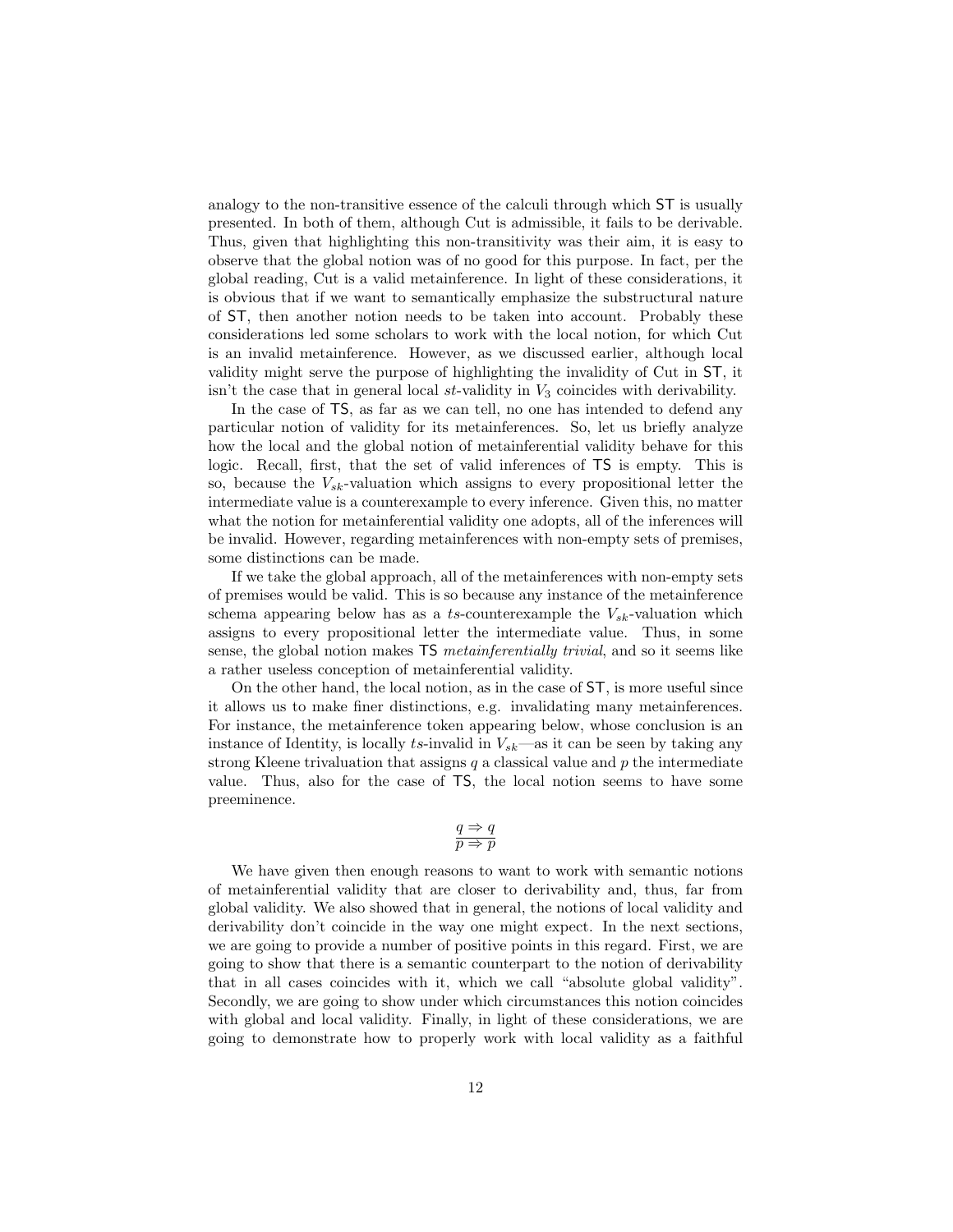surrogate for the notion of derivability in the calculi used to present the logics ST and TS.

# 4 Absolute global validity

In the previous section, we provided a negative result exposing the difference between local validity and derivability, which was originally discussed by Humberstone for logics semantically induced by bivaluations, and which was then generalized by us for logics semantically induced by trivaluations. In this section, we provide a *positive result* consisting of establishing the semantic counterpart for derivability. This was already done by Humberstone for the case of logics characterized by bivaluations (that is, Tarskian logics, i.e., Reflexive, Monotonic and Transitive logics), and thus our contribution in this section is to generalize this to logics characterized by trivaluations (that is, monotonic logics of the non-transitive or non-reflexive kind).

The first step to the positive results is to have in mind the following crucial definitions.

Definition 13. A set of inference tokens A is:

- Reflexive if and only if  $\varphi \Rightarrow \varphi \in A$ ;
- Monotonic if and only if  $\Gamma, \Gamma' \Rightarrow \Delta, \Delta' \in A$ , whenever  $\Gamma \Rightarrow \Delta \in A$ ;
- Completely Transitive if and only if for all  $\Sigma$ , if for all  $\Sigma_1 \cup \Sigma_2 = \Sigma$ ,  $\Sigma_1, \Gamma \Rightarrow \Sigma_2, \Delta \in A$ , then  $\Gamma \Rightarrow \Delta \in A$ .<sup>10</sup>

**Definition 14.** A metainference token  $\langle B, \rho \rangle$  is MR-derivable (MT-derivable) from a set of metainference schemas **S** if and only if  $\langle B, \rho \rangle$  is **S**-derivable and any set of inferences closed under S is Monotonic and Reflexive (Monotonic and Completely Transitive). A metainference schema is MR-derivable (MTderivable) from a set of metainference schemas S if and only if all its instances are. A metainference token (a metainference schema) is MRT-derivable from a set of metainference schemas S if and only if it is MR-derivable and MTderivable.

Furthermore, in our quest for a semantic counterpart to the concept of derivability we will replace the concept of a local range by the following broader one, which Humberstone calls global range, but that we will call absolute global range for matters of disambiguation.

**Definition 15.** The *absolute global xy-range in*  $V$  of a set of metainferences  $S$ is the maximum set V of sets of valuations  $V_i \subseteq V$  such that all members of S are globally xy-valid in  $V_i$ , for every  $V_i \in \mathcal{V}$ , where  $x, y \in \{s, t\}.$ 

<sup>10</sup>Complete Transitivity can be seen as an infinitary rule, a kind of Cut for sets (see [13]). In any compact consequence relation, if a set of inferences is closed under the ordinary rule of Cut then it is Completely Transitive (see [28, p. 436]). So, although for the familiar logics with which we deal, the rule of Cut is enough, the results we prove in this section are more general, so we stick to this broader terminology.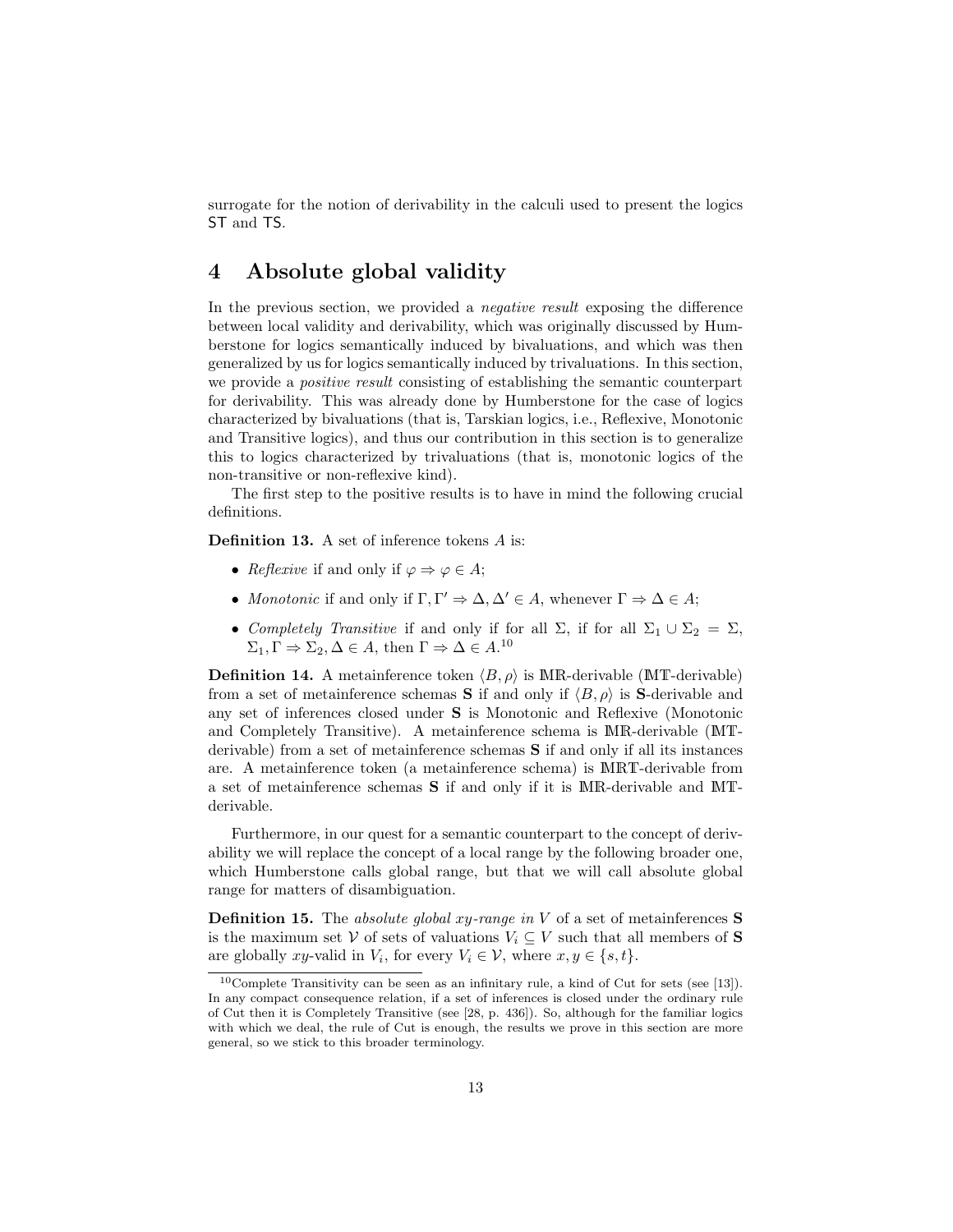With this in mind, Humberstone introduces an alternative conception of metainferential validity—a notion he refers to as global, but that in order to minimize ambiguity we choose to call *absolute global validity*. We provide its definition, in full generality, below.

**Definition 16.** A metainference token  $\langle B, \rho \rangle$  is absolutely globally xy-valid in a set of sets of valuations  $V$  if and only if it is globally xy-valid in V, for every  $V \in \mathcal{V}$ , where  $x, y \in \{s, t\}$ . A metainference schema is absolutely globally  $x_{\text{y}}$ -valid in  $\mathcal V$  if and only if all its instances are.

With these tools, he proved his main result [18] (which we state in our terminology):

**Theorem 17.** Let S be a set of metainferences such that any set of inferences closed under  $S$  is Monotonic, Reflexive and Completely Transitive; let  $V$  be the absolute global range in  $V_2$  of S. A metainference schema **P** is MRT-derivable from  $S$  if and only if it is absolutely globally valid in  $V$ .

In what remains of this section, we generalize these results showing that absolute global validity can be understood as the semantic counterpart of derivability, also for non-transitive and non-reflexive logics. To do this we deploy a strategy in two stages. For this, we recall that on the one hand, derivability was defined as a sort of "super admissibility", while now absolute global validity is a sort of "super global validity". That is, derivable metainferences are those which are admissible in many inference sets, and absolutely globally valid ones are those which are globally valid according to many sets of valuation. Thus, the first stage of our strategy consists in proving the correspondence between global validity and admissibility with full generality, whereas the second stage consists in proving the correspondence between absolute global validity and derivability in non-transitive and non-reflexive systems.

For the first stage, then, as we already informally stated in section 3, soundness and completeness for inferences is all that is needed to prove the correspondence between global validity and admissibility. In particular, we will work with one special, general version of soundness and completeness, which appeals to the concept of a Galois connection.

Definition 18. A Galois connection between sets A and V and a relation R between them is a pair of functions  $f : \wp(A) \longrightarrow \wp(V)$  and  $g : \wp(V) \longrightarrow \wp(A)$ such that  $f(x) = \{y \mid Rzy$ , for all  $z \in x\}$  and  $g(x) = \{y \mid Ryz$ , for all  $z \in x\}$ .

The paradigmatic example in [18] consists of taking A to be a set of people, V to be a set of cities, and R to be the relation of visiting. Then, the function  $f$ gives you, for each group of people, the set of cities that they all visited, while the function  $g$  gives you, for each group of cities, the set of people who visited them all. The interesting thing about Galois connections is that, if you compose the functions, you get a closure operation.<sup>11</sup>

<sup>&</sup>lt;sup>11</sup>As discussed in many places of the specialized literature, an operation  $C$  over a set Z is a closure operation whenever, for all  $X, Y \subseteq Z$ : (1)  $X \subseteq \mathcal{C}(X)$ , (2) If  $X \subseteq Y$ , then  $\mathcal{C}(X) \subseteq \mathcal{C}(Y)$ , (3)  $C(X) = C(C(X)).$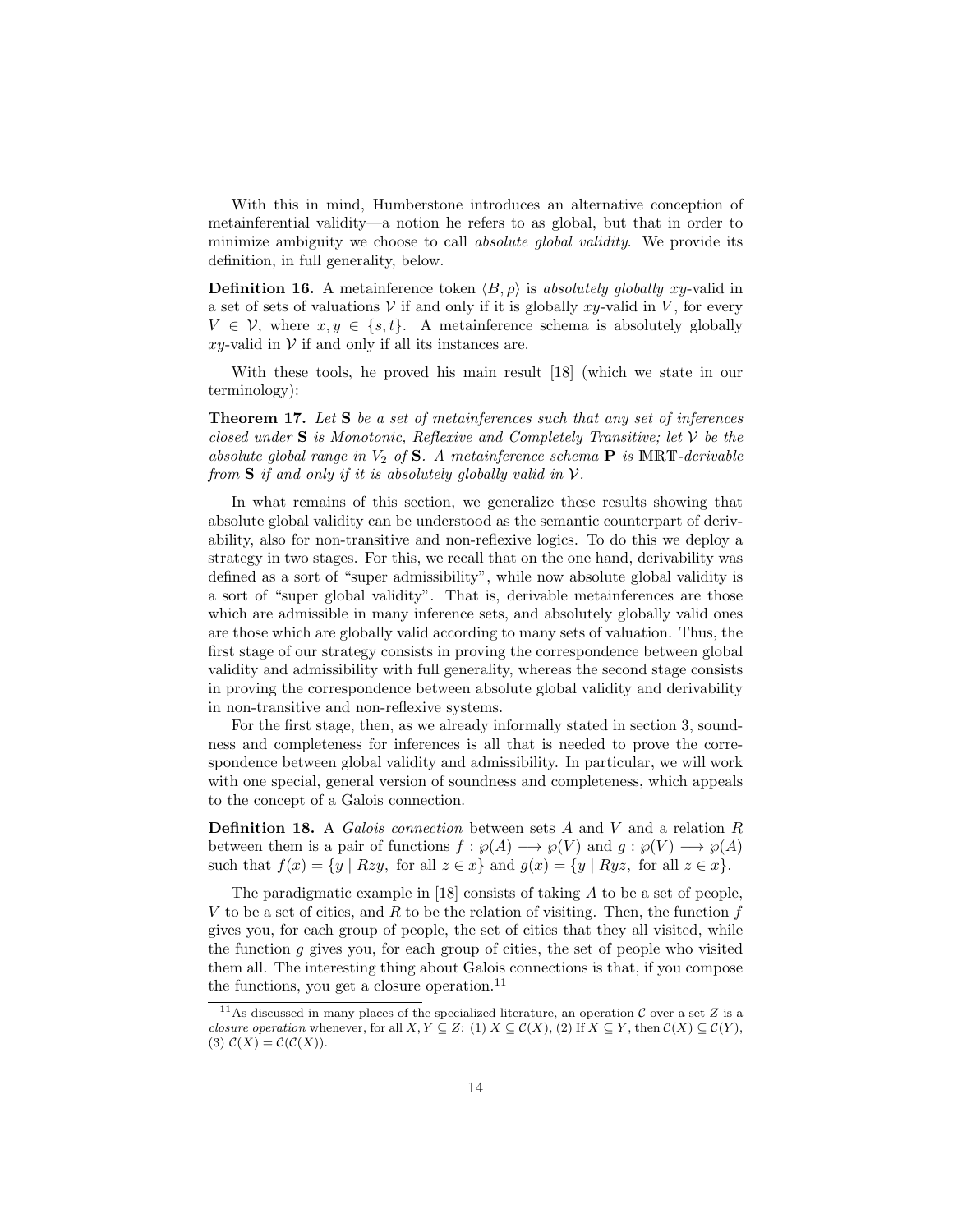**Definition 19.** If  $\langle f, g \rangle$  is a Galois connection between A and V, then a set  $A_i \subseteq A$  is *Galois-closed* if and only if  $g(f(A_i)) = A_i$ , and a set  $V_i \subseteq V$  is Galois-closed if and only if  $f(g(V_i)) = V_i$ .

**Fact 20.** If  $\langle f, g \rangle$  is a Galois connection between A and V and R, then for all  $A_i \in A$  and  $V_i \in V$  the sets  $f(A_i)$  and  $g(V_i)$  are Galois-closed.

All this can be applied to logic when, instead of cities and people, one takes R to be the satisfaction relation between a set of inferences A and a set of valuations V. Then, the function  $f(A_i)$  gives you the set  $V_i$  of valuations for which the set  $A_i$  of inferences is sound, and if you go back with the function  $g(V_i)$ , you get the superset of  $A_i$  which is also complete with respect to  $V_i$ . We say that this is a generalization of the usual soundness and completeness theorems because it doesn't rely on the sets of inferences  $A_i$  being generated by any specific proof theory, or the valuations  $V_i$  to respect any previously defined restrictions on the sets of interpretations. Therefore, by appealing to this sort of soundness and completeness, we can finish the first stage and prove that global validity and admissibility match under very general conditions:

**Lemma 21.** Let  $A$  be a set of inferences,  $V$  a set of valuations,  $R$  a satisfaction relation between them, and  $\langle f, g \rangle$  the corresponding Galois connection. Then, (a) if  $A_i \subseteq A$  is a Galois-closed set, then a metainference token  $\langle B, \rho \rangle$  is globally valid in  $f(A_i)$  if and only if it is  $A_i$ -admissible; and (b) if  $V_i \subseteq V$  is a Galoisclosed set, then a metainference token  $\langle B, \rho \rangle$  is g(V<sub>i</sub>)-admissible if and only if it is globally valid in  $V_i$ .

*Proof.* We show here only the proof of (a), since proving (b) is symmetrical.

**If:** Assume  $\langle B, \rho \rangle$  is globally valid in  $f(A_i)$  and its premises belong to  $A_i$ . By definition of f,  $A_i$  is a sound set with respect to  $f(A_i)$ , that is, all its members are valid in  $f(A_i)$ . Thus, given the global validity of  $\langle B, \rho \rangle$ , its conclusion has to be valid in  $f(A_i)$  too. But by assumption,  $A_i$  is a Galois-closed set, and thus, it isn't only sound with respect to  $f(A_i)$ , but also complete. This implies that the conclusion of  $\langle B, \rho \rangle$  has to be in  $A_i$ . Hence,  $\langle B, \rho \rangle$  is  $A_i$ -admissible.

**Only if:** Assume that  $\langle B, \rho \rangle$  is  $A_i$ -admissible —that is  $A_i$  is closed under  $\langle B, \rho \rangle$  —and that its premises are valid in  $f(A_i)$ . Since  $A_i$  is, by assumption, a Galois-closed set, it is complete, i.e., every inference which is valid in  $f(A_i)$ is in  $A_i$ . Thus, the premises of  $\langle B, \rho \rangle$  must be in  $A_i$ . And since  $A_i$  is closed under  $\langle B, \rho \rangle$ , the conclusion must belong to  $A_i$  too. But by definition of f,  $A_i$ is sound with respect to  $f(A_i)$ , and hence, the conclusion of  $\langle B, \rho \rangle$  is also valid in  $f(A_i)$ . This means  $\langle B, \rho \rangle$  preserves validity in  $f(A_i)$ , that is, it is globally valid in  $f(A_i)$ .  $\Box$ 

This result could seem a bit too abstract, since these sets of inferences are not being obtained for instance, by a compelling proof-theory. Thus, it may raise doubts on whether this Lemma can be applied, in particular, to logics. The answer is that Galois-closed sets have in fact a strong connection to logic: when the set of valuations is that of the bivaluations, and the satisfaction relation is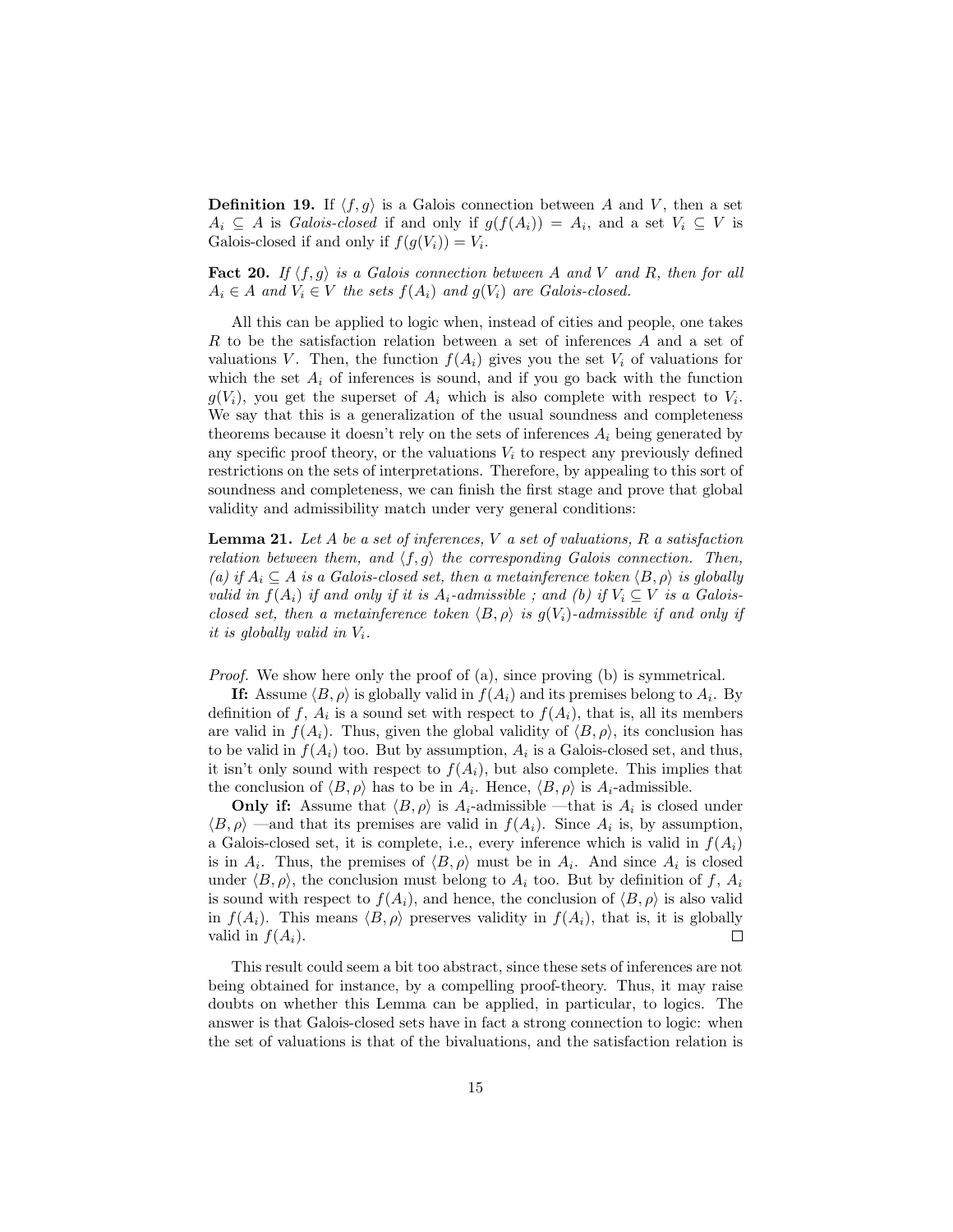any of the ones discussed above, Galois-closed sets are precisely those which are Tarskian—i.e., Reflexive, Transitive and Monotonic. This theorem proved by [16] shows that Tarskian logics are, in a deep sense, the logics of bivaluations.<sup>12</sup>

In this vein, we can state that Lemma 21 shows that global validity and admissibility coincide at least in Tarskian logics. Also, as proved by [13], when the set of valuations is that of the trivaluations, and the satisfaction relation is the strict-tolerant one (respectively, the tolerant-strict relation), Galois-closed sets are precisely those which are Reflexive and Monotonic (respectively, Completely Transitive and Monotonic). This shows that non-reflexive and non-transitive logics are the logics of trivaluations. In what follows, we will state this result in more formal terms. We will set  $\langle f_r, g_r \rangle$  as the Galois connection between the set of  $\mathcal{L}\text{-inferences}$ , the valuations in  $V_3$  and the relation of st-validity, and  $\langle f_t, g_t \rangle$ as the same connection, but with the relation of ts-validity instead. Also, we will take  $fg_r$  and  $fg_t$  to be the respective closure operations. Thus, the theorem proved in [13] can be formulated as follows.

**Theorem 22.** A set of inference tokens is  $fg_r$ -closed if and only if it is Monotonic and Reflexive, and it is  $f g_t$ -closed if and only if it is Monotonic and Completely Transitive.

This closes the first stage of our strategy, because Theorem 22 shows that we can apply the previous Lemma 21 to the systems we are interested in, showing that also in these substructural logics admissibility and global validity coincide.

The second stage of our strategy, as stated above, builds on this very general correspondence between admissibility and global validity. Keeping in mind that the theories we are interested in are not necessarily transitive and reflexive sets of inferences, will help us remind that they won't be Galois-closed with respect to bivaluations, but to trivaluations. Then, we move on to prove that the concept of absolute global validity works as a valuational counterpart of the concept of derivability in non-transitive and non-reflexive logics as well:

**Theorem 23.** Let  $S$  be a set of metainferences such that any set of inferences closed under S is Monotonic and Reflexive (respectively, Monotonic and Completely Transitive); let  $V$  be the absolute global st-range (respectively, tsrange) in  $V_3$  of S. A metainference schema **P** is MR-derivable (respectively,  $\text{MT-}derivable)$  from  $\bf{S}$  if and only if it is absolutely globally st-valid in  $V$  (respectively, ts-valid).

Proof. We show here the proof for the set of Reflexive valuations and MRderivability. The proof for transitive valuations and MT-derivability is analogous.

**Only if:** Suppose **P** is absolutely globally *st*-invalid in  $V$ . Thus, there is a set of valuations  $V \in \mathcal{V}$  such that every metainference in **S** is globally st-valid in V but there is a metainference token  $\langle B, \rho \rangle$  of P which isn't. We need to show

<sup>&</sup>lt;sup>12</sup>Though these bivaluations are not necessarily Boolean, of course, since that depends not only on the structural properties, but also on the interpretations of the connectives.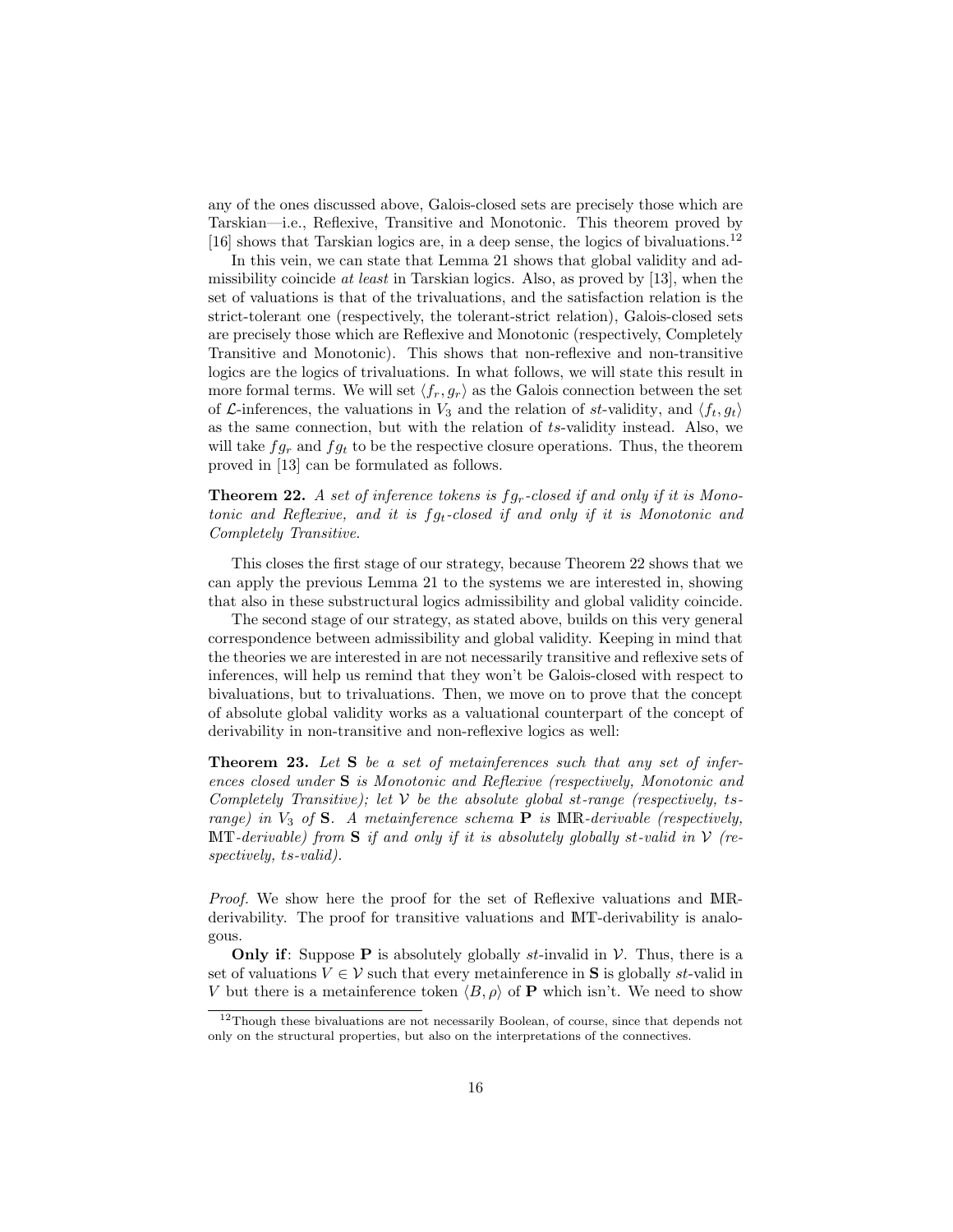that  $P$  is MR-underivable, that is, that there is a set of inferences which is (i) Reflexive and Monotonic, (ii) closed under S, but (iii) not closed under P. This will be the set  $g_r(V)$ , that is, all st-valid inferences in V. Notice that, because of the Fact 20, we know this set of inferences is Galois-closed. Hence first, Theorem 22 applies to  $g_r(V)$ , and (i) follows because of Theorem 22. Second, (ii) follows because, given that metainferences in S are by assumption globally st-valid in V, then because of Lemma 21, they are all  $g_r(V)$ -admissible. Lastly, (iii) follows because, since  $\langle B, \rho \rangle$  is by assumption globally st-invalid in V, again Lemma 21 implies it isn't  $q_r(V)$ -admissible. Hence, **P** isn't MR-derivable.

If: Suppose  $P$  isn't MR-derivable. Thus, there is a set of inferences A closed under Monotonicity and Reflexivity and S, and a metainference token  $\langle B, \rho \rangle$  of **P** which isn't A-admissible. We need to show that there is a set of valuations which: (i) is in the global range of  $S$  and (ii)  $P$  is globally invalid according to it. This will be the set  $f_r(A)$ , that is, the valuations satisfying all inferences in A. Notice that, because of the Fact 20, we know this set of valuations is Galois-closed, which guarantees part (b) of Lemma 21 applies to it. First, (i) follows because, given that metainferences in S are by assumption A-admissible, then because of Lemma 21, they are all globally st-valid in  $f_r(A)$ . Second, (ii) follows because, since  $\langle B, \rho \rangle$  is by assumption not A-admissible, Lemma 21 applies, and thus  $\langle B, \rho \rangle$  isn't globally st-valid in  $f_r(A)$ . Hence, **P** is absolutely globally st-invalid in  $V$ .  $\Box$ 

Having shown our first positive result, that the notion of absolute global validity appropiately coincides with the notion of derivability, we now move on to the final part of the article. In what follows, we discuss that what we said above doesn't entail that we must get rid of the notions of local and global validity—even when we want to discuss derivability. The reason for this is, as will become clear shortly, that under some conditions these approaches to metainferential validity do indeed collapse.

# 5 Collapsing validities

Up until this section we have mainly focused on the differences between global, local, and absolute global validity. However, it is a fairly standard goal to have a logic in which they all match. In this section, we comment on the conditions under which each pair of these notions collapse or coincide. It is worth noting that all the results in what follows will pertain not only to trivaluations, as discussed in the previous section, but also to bivaluations and valuations over any space of truth-values. We consider this to be an advantage and an interesting new piece of information in this regard.

First, let us start by the conditions under which *local validity collapses into* global validity. Both concepts are in fact not that far away as one may think by reading some of the literature. In fact, as long as one considers only metainference schemas and not merely metainference tokens, they coincide in many logics whose languages are powerful enough, as established in [30]. How to character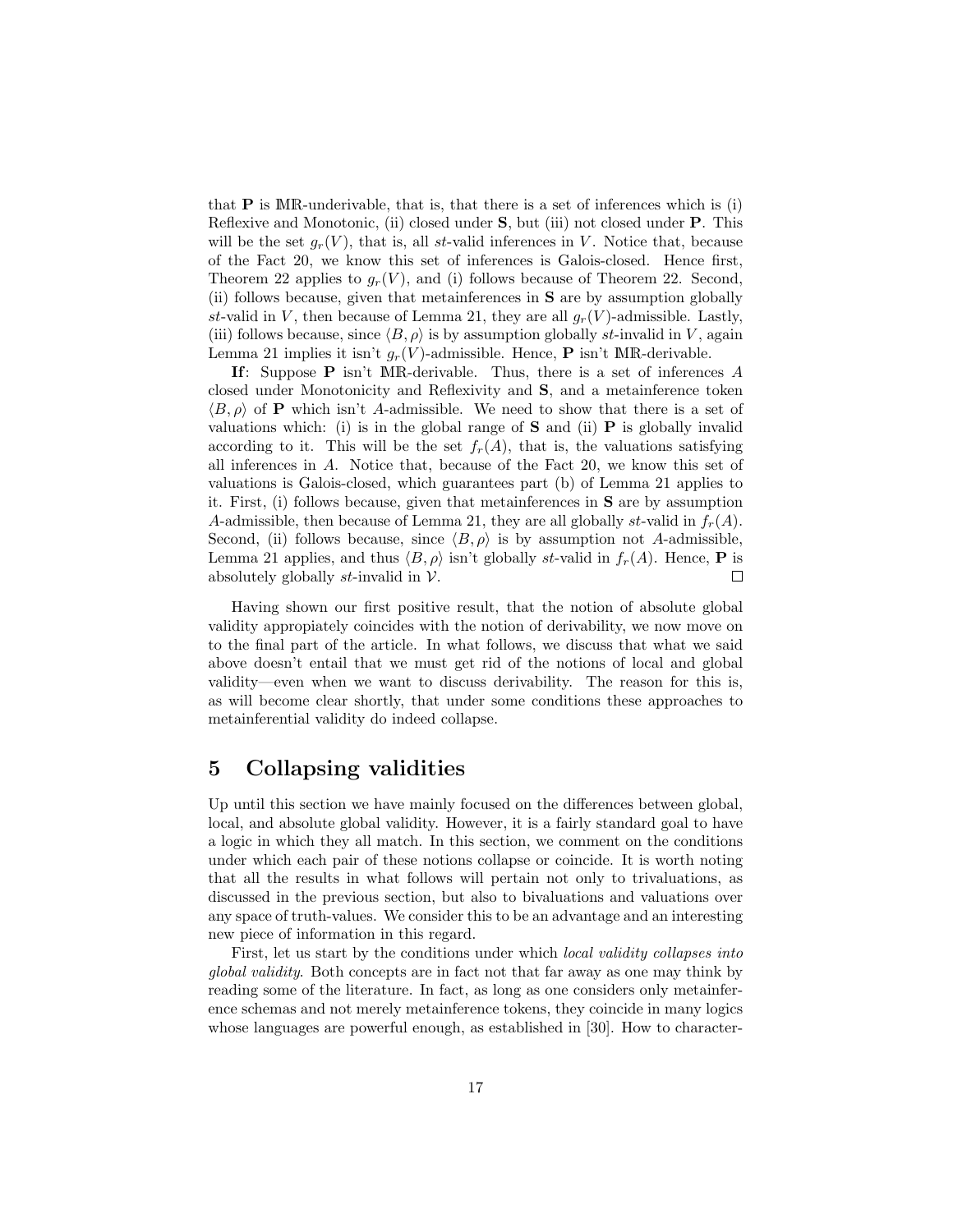ize, in full generality, the necessary expressive strength to achieve this collapse isn't an easy task. One can say, for instance, that functional completeness is sufficient; but to offer necessary conditions applicable to any logical system—even to non-truth-functional systems—is harder to do. The informal and intuitive idea, however, is that one needs to somehow express the truth-values of the domain of the corresponding valuations through formulas, so that one can get a metainference token of the invalid metainference schema where the formulas involved have the same value in every valuation—i.e., the value they get in the local counterexample. As an example of this, take the following metainference schema, which is locally ts-invalid in  $V_3$ :

$$
\dfrac{\Rightarrow \varphi}{\psi \Rightarrow \psi}
$$

but it is globally valid if the language lacks truth-value constants. This is so, because every instance of the premise of the schema is invalid (recall there are no valid inferences in TS, since the valuation which assigns the intermediate value to every formula is a counterexample to every inference). However, once a 1-constant  $\top$  is introduced into the language, the metainference schema becomes globally invalid as shown by the following token: $^{13}$ 

$$
\mathop{\Rightarrow}\limits_{p\,\to\,p}
$$

As the previous example illustrates, the use of schemas with the addition of truth-value constants allows each valuation to be represented by a token, and once this happens the difference between global and local validity vanishes.

Secondly, in a really similar fashion we can show sufficient conditions under which *global validity collapses into absolute global validity*. However, in order to even compare these notions, some clarifications are in order. A set of valuations might be selected in different ways. From the semantic side, one could select a subset which complies with previously established truth-theoretical meaning constraints on some vocabulary—e.g., excluding valuations assigning a certain truth-value to both a formula and its negation. In the same fashion, instead of thinking about truth-conditions, one can proof-theoretically restrain the available valuations so that they respect the aforementioned meanings. That is, one chooses a set of metainference schemas of some sort, and then determines a set of valuations by taking, for instance, its local or its absolute global range, as we did in previous sections.

If we want to compare our semantic notions by themselves, without appealing to their proof-theoretical counterparts, a small difference between global and local validity on the one hand, and absolute global validity on the other, emerges. While a set of valuations and a validity standard uniquely fixes both the corresponding local and global notions of metainferential validity, many possible notions of absolute global validities can be defined from that very same

<sup>&</sup>lt;sup>13</sup>Notice that with the addition of  $\top$ , TS has valid inferences, e.g.  $\Rightarrow$   $\top$ ,  $\neg$  $\top \Rightarrow$ ,  $\Rightarrow$   $\top \wedge \top$ , and so on.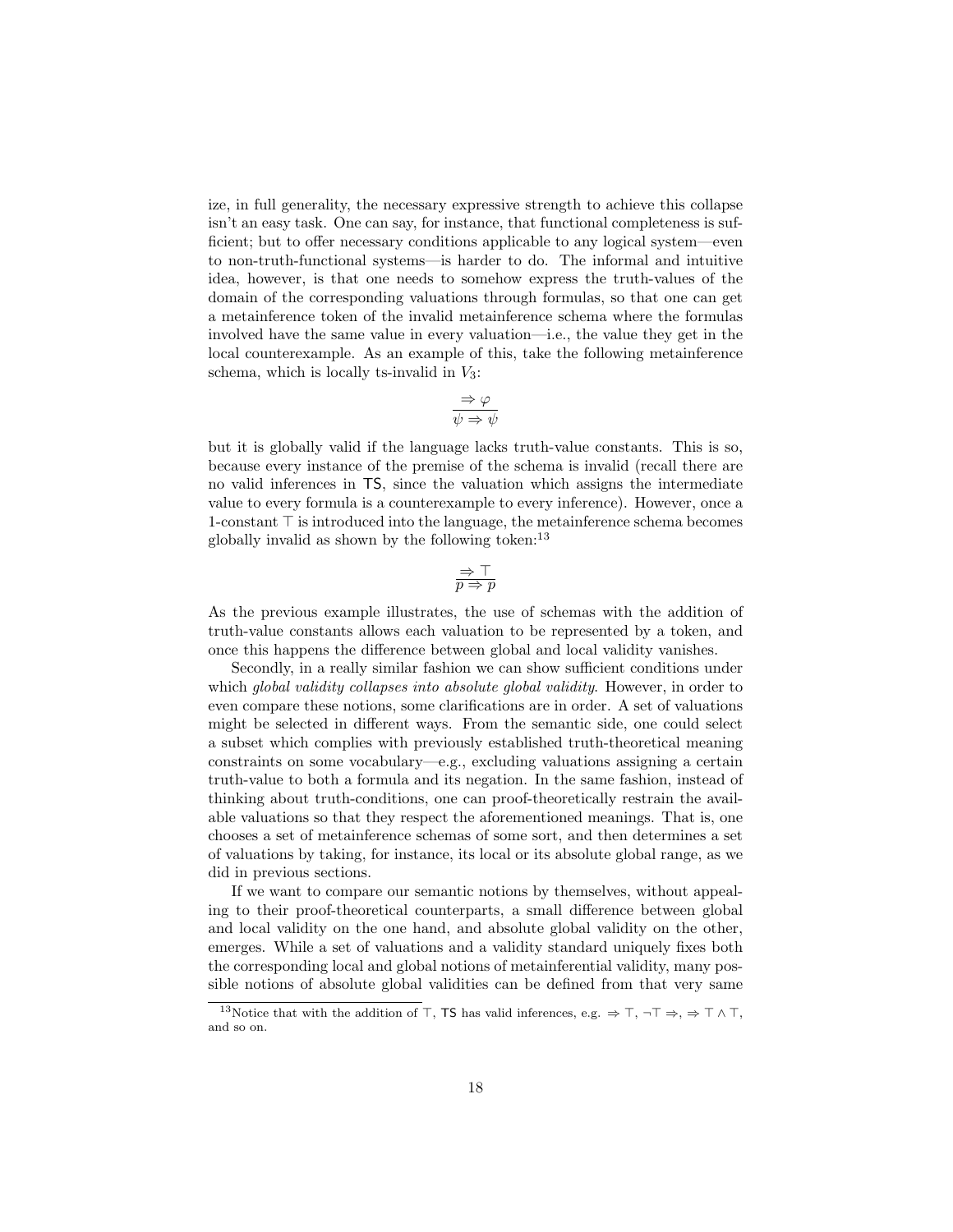starting set of valuations. In order to compare these three notions, one may want to have some privileged way of going about and defining a notion of absolute global validity in such cases.

Thus, given a fixed base set of valuations  $V_B$ , the whole spectrum of choices from which absolute global validity can be defined is obtained by taking the powerset of the powerset of  $V_B$ . We have then a lattice of options, where the maximum is the powerset  $\wp(V_B)$ , and the minimum is the empty set. Any of the elements of the lattice can be used to provide a definition of absolute global validity. However, notice that for some elements of the lattice, the union of all its members won't be  $V_B$ . Thus, defining local and global validity over it won't be equivalent to defining it over  $V_B$ . Moreover, the union of the maximum is of course  $V_B$ , and therefore if we define absolute global validity over  $\wp(V_B)$ , we can prove the following result:

**Fact 24.** Let  $V_B \subseteq \{v \mid v : FOR(\mathcal{L}) \rightarrow \{a_1, ..., a_n\}\}\$ be a set of valuations and  $\mathcal L$  a propositional language that contains a truth-value constant  $\overline{a_i}$  for each truth-value  $a_i$ . Then, a metainference schema **P** is globally valid in  $V_B$  if and only if it is absolutely globally valid in  $\wp(V_B)$ .

*Proof.* If: Assume P is globally invalid in  $V_B$ . Since  $V_B \in \wp(V_B)$ , P is absolutely globally invalid in  $\wp(V_B)$ .

**Only if:** Assume **P** is absolutely globally invalid in  $\wp(V_B)$ . Therefore, there is a metainference token  $\langle A, \rho \rangle$  of **P** and a set of valuations  $V_i \subseteq V_B$  such that each  $v \in V_i$  satisfies all of the inferences of A but dissatisfies the conclusion  $ρ$ . Take one of these valuations, say  $v_i$  and define a new metainference token  $\langle A', \rho' \rangle$ , uniformly substituting in  $\langle A, \rho \rangle$  each propositional letter p occurring in  $\langle A, \rho \rangle$  by  $\overline{a_k}$ , with  $v_i(p) = a_k$ . Now, it is easy to see that  $\langle A', \rho' \rangle$  is an instance of  $P$ , such that in every valuation of  $V_B$ , all of the premises are satisfied, but the conclusion isn't. Therefore,  $P$  is also globally invalid in  $V_B$ .  $\Box$ 

It is worth noticing that in this result, we assume that the language  $\mathcal L$  is rich enough to contain a truth-value constant for each truth-value, just like it was done in [30] to prove the collapse between global and local validity. As we will see in the collapse result between local validity and absolute global validity (see Fact 25), this isn't required.

Thirdly, and at last, this same general definition of absolute global validity can be used to establish the third point of comparison, which is the conditions under which local validity collapses into absolute global validity:

**Fact 25.** Given a set of valuations  $V_B$ , the set of metainferences which are absolutely globally valid in  $\wp(V_B)$  is identical to the set of metainferences which are locally valid in  $V_B$ .

*Proof.* Assume a metainference is locally invalid in  $V_B$ . Thus, there is a valuation  $v \in V_B$  satisfying the premises but not the conclusion. Take the set  $\{v\}$ . This set belongs to the absolute valuational space (given that it is  $\wp(V_B)$ ),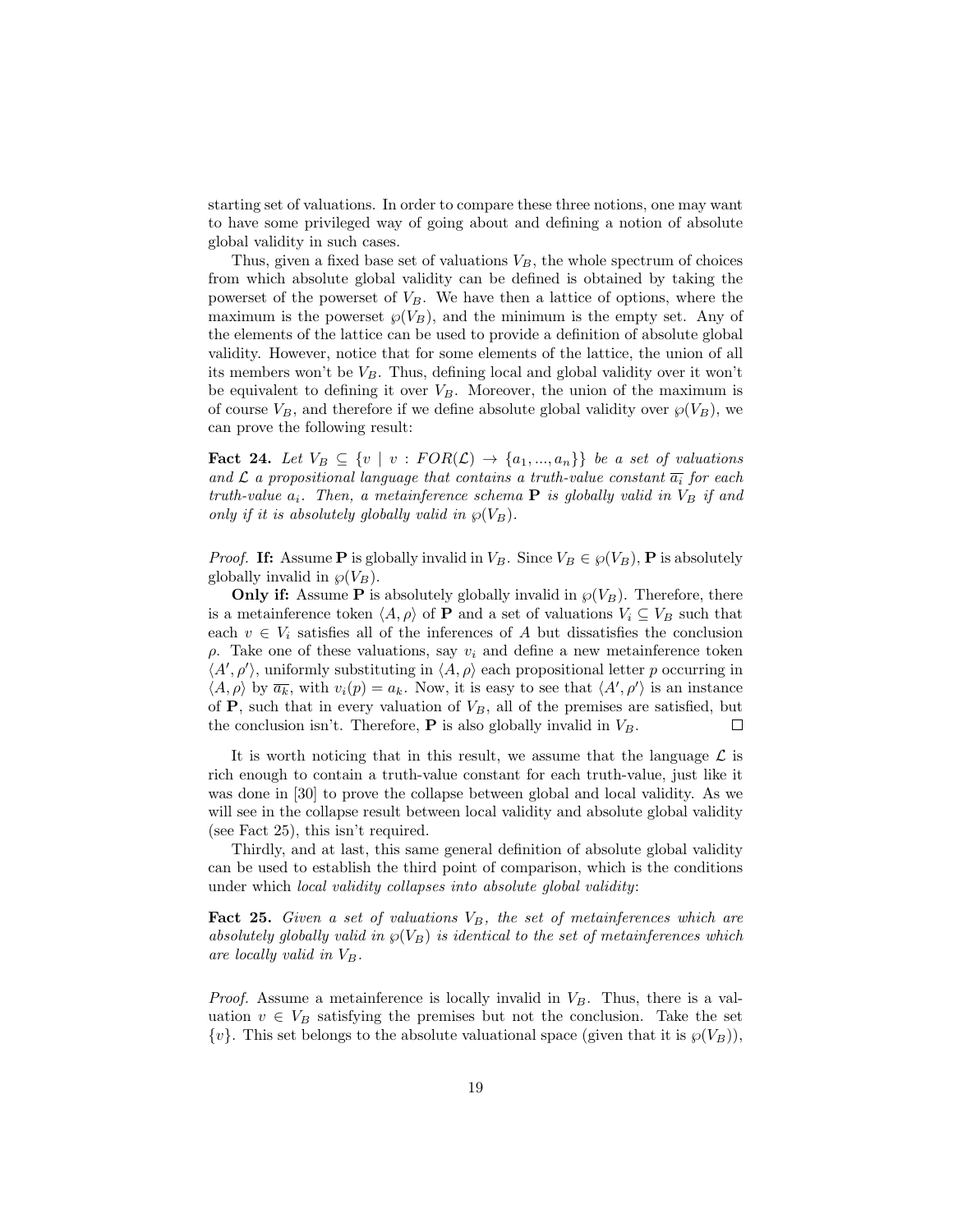and the metainference doesn't preserve validity in  $\{v\}$ . Thus, it isn't absolutely globally valid in  $\wp(V_B)$ . Assume a metainference is absolutely globally invalid in  $\wp(V_B)$ . Thus, there is a  $V_i \subseteq V_B$  such that the premises are valid in  $V_i$  but the conclusion isn't. Hence, there is a  $v \in V_i$  such that it is a counterexample to the conclusion but not the premises. But  $v \in V_B$  and thus the metainference isn't locally valid either.  $\Box$ 

Notice that the conditions for matching global validity with absolute global validity are stronger than those for matching the latter with local validity. Once we start with the same set  $V_B$ , then both local and global validity can be seen as particular cases of absolute global validity. In this vein, notice that local validity can be defined as absolute global validity over the set  $\{\{v\} : v \in V_B\},\$ i.e. the set which only contains the singletons of valuations. Global validity in turn can be defined as absolute global validity over the set  $\{V_B\}$ , i.e. the set which only contains the whole set  $V_B$ .

All these coincidences could lead someone to reason along the following lines. Given that local validity seems to be conceptually more palatable than absolute global validity, and also more practical to implement, and given that we have a collapsing result, one may dispense with the latter and just work with the former. However, that reasoning rests on a fallacy.

Notice that the previous fact doesn't constitute a recipe to match absolute global validity and local validity: it only works when absolute global validity is defined over the power set of the set used to define local validity. But not all sets of metainferences have as their absolute global range such a set. That is, if  $V$  is the absolute global range of a set of metainferences, and we take the union of all its elements, it won't always be the case that  $V$  is the power set of that base set.

Actually, all of the sets of metainference schemas  $S_1, S_2$  and  $S_3$  introduced in Section 3 provide examples of this statement. Let's start by showing this for  $S_1$ . We have shown that the local range of  $S_1$  in  $V_2$  is the set of bivaluations respecting the clauses of the Boolean disjunction. Now consider the following two valuations:

$$
v_1(\varphi) = v_1(\psi) = 0
$$
 and  $v_1(\varphi \vee \psi) = 1$   $v_2(\varphi) = v_2(\psi) = v_2(\varphi \vee \psi) = 0$ 

The set  $V_1 = \{v_1, v_2\}$  belongs to  $\mathcal{V}_{S_1}$ , the absolute global range of  $S_1$  in  $V_2$ , since all of the metainferences of  $S_1$  are globally valid in  $V_1$ . However, notice that  $v_1$  doesn't belong to the local range of  $S_1$  in  $V_2$  (it isn't a Boolean bivaluation). In other words, we have just shown that there is a valuation  $v_1$ which belongs to some set  $V_1$  included in the absolute global range of  $S_1$ , but not in its local range. Putting things differently, if we take the base set  $V_B$  to be the union of all of the members of  $\mathcal{V}_{S_1}$ , then there are valuations in  $V_B$  that are not in the local range of the set  $S_1$ .

Also, using these valuations, it's easy to check that  $P_1$  from Section 3 is globally invalid in  $V_I$ , since the premises of  $P_1$  are valid, but its conclusion is invalid. Given that absolute global validity coincides with derivability, this proves that  $P_1$  isn't derivable from  $S_1$ .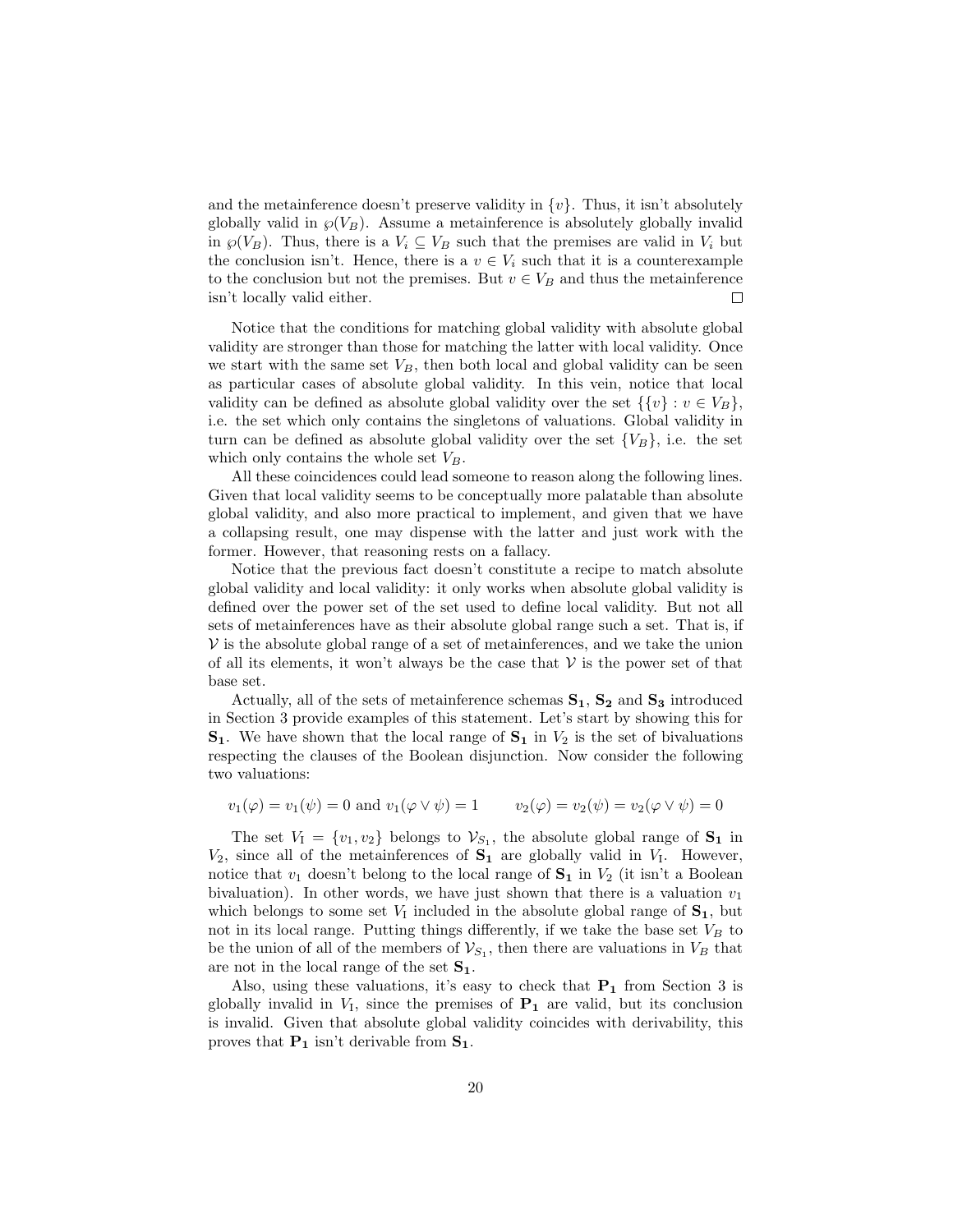The same reasoning shows that  $P_1$  isn't derivable from  $S_2$  and that  $P_2$  isn't derivable from  $S_3$ , where the corresponding absolutely global counterexamples are given by the sets  $V_{II} = \{v_2, v_4\}$  and  $V_{III} = \{v_1, v_3\}.$ 

$$
v_3(\varphi) = v_3(\psi) = v_1(\varphi \lor \psi) = 1
$$
  $v_4(\varphi) = v_2(\psi) = i$  and  $v_1(\varphi \lor \psi) = 1$ 

All metainferences in  $S_2$  are globally st-valid in  $V_{II}$ , whereas  $P_1$  isn't, while all the metainferences in  $S_3$  are globally ts-valid in  $V_{\text{III}}$ , whereas  $P_2$  isn't.

This is in fact another way to look at what we claimed in Section 3, i.e. that the local range is sometimes incomplete when it comes to counterexamples to underivable metainferences. Put in the terms of the present section, what happens in those cases is that the base set of  $V_B$  properly includes the local range of that set of metainferences. And this incompleteness cannot be amended by adding valuations coming from the union of the elements of its absolute global range, since the local range is the *maximum* set of valuations which satisfy all metainferences. This means that any other valuation outside of it will be locally unsound with respect to the metainferences.<sup>14</sup>

Thus, not all logics will have a local characterization of their derivability relation, because their local range can diverge from the union of the elements of their absolute global range. If the former is included in the latter, we have soundness—but we might fail completeness, as mentioned before. On the other hand, if the latter is included in the former—although, as we said, we might fail soundness—we have completeness as the following fact shows:

**Fact 26.** Let S be a set of metainferences containing  $[KL]$  and  $[KR]$ , V its absolute global range, and  $V_B$  the union of the elements of  $\mathcal V$ . A metainference schema  $P$  is locally valid in  $V_B$  only if it is derivable from  $S$ .

*Proof.* Assume a metainference  $P$  isn't derivable from  $S$ . By theorem 23, all metainferences in **S** are absolutely globally valid in  $V$ , but **P** isn't. Thus, there is a  $V \in V$  such that all members of **S** are globally V-valid but **P** isn't. Hence, there is a token  $\langle A, \rho \rangle$  of **P** and a valuation  $v \in V$  satisfying all premises of  $\langle A, \rho \rangle$  but not its conclusion. And given that v is in  $V_B$ , **P** is locally invalid in  $V_B$ .  $\Box$ 

To sum up, we think these collapsing conditions help us see these three notions not as rivals of each other but as different perspectives on the same relation. Moreover, each perspective has its own merit thanks to their different applications. Absolute global validity can work as the main bridge with proof-theory, global validity is arguably the one which has the richer conceptual ground, and local validity is the easiest to implement. We want to present an illustration of this last point in the next section, given that it explains the wide use of local validity in the literature.

<sup>14</sup>Having unsound valuations inside some elements of the absolute global range isn't an issue, because in those cases, their singletons are never part of the range.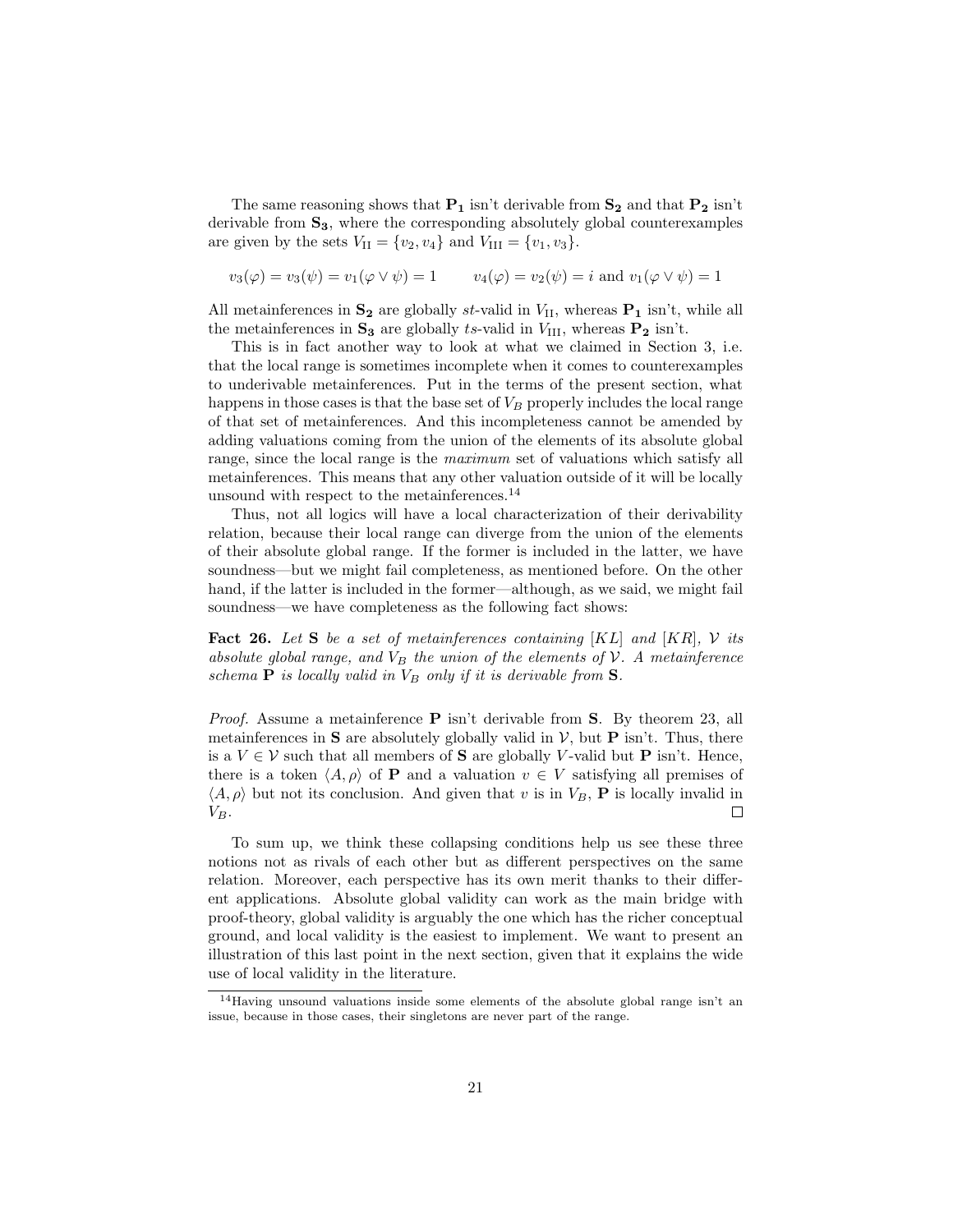#### 6 Local validity revisited

We now know that the counterpart of derivability in non-transitive and nonreflexive logics isn't necessarily local validity, but absolute global validity. Hence, we cannot in general adopt the former merely relying on the fact that the rules of our proof system are sound and complete with respect to a base set of valuations. However, provided we keep this warning in mind, there are still some cases where local validity can satisfactorily be implemented, because it does in fact coincide with derivability. In this section, we aim at illustrating how local validity remains useful by presenting the relation between this notion and derivability, regarding the two logics we have been using as study cases: ST and TS, and their respecting sequent calculi introduced in Section 2.

Let us start with ST. As mentioned in Section 2 and following [10], it should be remarked that ST has received at least two different sequent calculus presentations. One of them through the system  $LK^{\setminus Cut}$  and the other through the calculus  $LK_{INV}^{\setminus Cut}$ . Both are sound and complete with regard to inferential st-validity in  $V_{sk}$ .

In fact, thanks to the famous *Hauptsatz*, both of them have the same set of provable inferences, encoding exactly those inferences valid in Classical Logic, i.e.  $pr(\mathbf{LK}^{\setminus Cut}) = pr(\mathbf{LK}^{\setminus Cut}_{INV}) = pr(\mathbf{LK})$ . However, they have different derivable metainferences. In fact, just like the authors mention in [10, p. 395], the  $\det \det \mathbf{L} \mathbf{K}^{\setminus Cut}$ -derivable metainferences is strictly included in the set of  $\mathbf{L} \mathbf{K}^{\setminus Cut}_{INV}$ derivable metainferences. So, does local st-validity in  $V_{sk}$  coincide with either of them? Fortunately, in [10] the authors give a positive answer to this question, that we detail below adapting it to our current terminology.

**Fact 27** ([10]). A metainference is  $LK_{INV}^{Cut}$ -derivable if and only if it is locally st-valid in  $V_{sk}$ .

Also, as Barrio et al. showed [2] the set of metainferences which are locally stvalid in  $V_{sk}$  can be translated into the valid inferences of LP, and vice versa.<sup>15</sup> LP—presented by Priest in [22] among other places—is the famous logic induced by those trivaluations complying with the strong Kleene truth-tables for which validity is defined using the  $tt$ -standard, i.e., the LP-valid inferences are those tt-valid in  $V_{sk}$ . It is, thus, a structural or Tarskian logic which is also paraconsistent, meaning that the inference schema  $\varphi, \neg \varphi \Rightarrow \psi$  is invalid in it. This collapse result led some authors to say that LP is "the logic of the metainferences" of ST, and ultimately led others—like Dicher and Paoli in [10]—to claim that the latter is just a metainferential presentation of the former, since the only interesting notion of consequence in the context of a substructural logic is that holding between inferences and not that holding between formulas.

Furthermore, as a corollary of Facts 25 and 27 we obtain that  $\wp(V_{sk})$  is the absolute global st-range in  $V_{sk}$  of the metainference schemas in  $\mathbf{LK}_{INV}^{\setminus Cut}$ . Given these, and the collapse with LP, we also have the following result.

<sup>15</sup>Interestingly, a version of this result was also proved by Pynko in [23].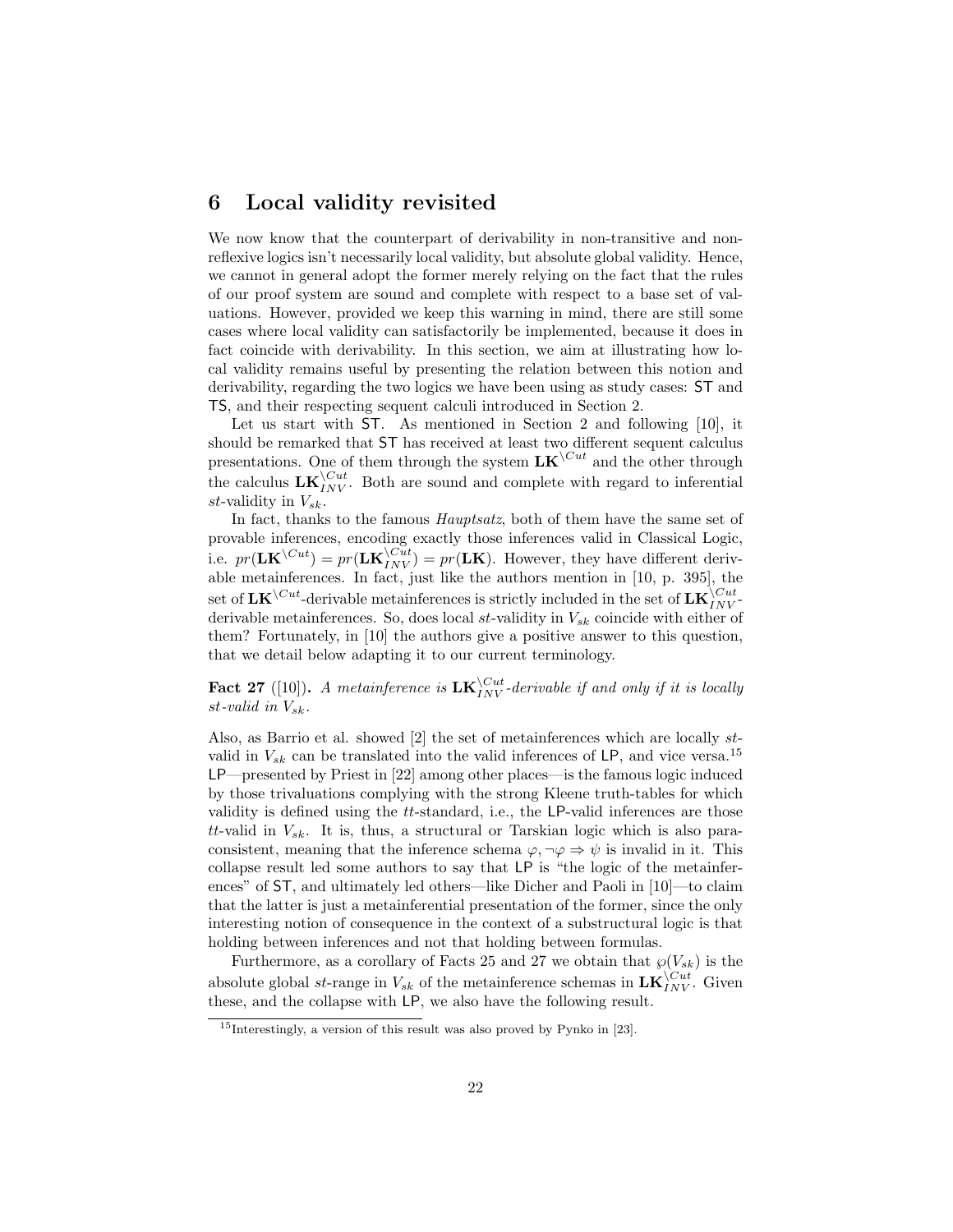**Corollary 28.** A metainference is absolutely globally st-valid in  $\wp(V_{sk})$  if and only if its translation is valid in LP.

From these facts it can be concluded that if the right standard for determining the validity of a metainference is its derivability, then ST can be identified with LP only if we grant that  $LK_{INV}^{\setminus Cut}$  is the preferred calculus presentation of ST. However, the identification can be rejected if one endorses the weaker calculus  $LK^{\setminus Cut}$ , given that its derivable metainferences cannot be characterized by local st-validity in  $V_{sk}$ . Can we find another set of valuations for which local validity does coincide with this derivability relation?

A deeply interesting observation in this regard has been proved by Girard in [14, p. 163-166], which went, as far as we know, relatively unnoticed by people working in these issues. What Girard shows is precisely that a particular set of (reflexive) trivaluations can be implemented to characterize the notion of derivability in  $LK^{\setminus Cut}$ . They are called *Schütte valuations*, i.e., trivaluations satisfying the non-deterministic truth-tables appearing in Figure 3, with the strict-tolerant standard—depicted here following the clauses described by Girard, adapting things a little bit to our terminology. In this regard, and for the purpose of establishing the next results, let us denote by  $V_{Sch}$  the subset of the trivaluations that comply with the Schütte truth-tables.

| $0, i \}$<br>$\{i\}$                  |          | 1, i<br>$\{i\}$ | $\{i\}$<br>$\{i\}$  | $\{0,i\}$  |       | $1, i \}$<br>$\{1,i\}$ | $\{1, i\}$<br>$\{i\}$ | $\{1,i\}$<br>$\{i\}$ |  |  |
|---------------------------------------|----------|-----------------|---------------------|------------|-------|------------------------|-----------------------|----------------------|--|--|
| $\it i$<br>$1, i\}$<br>$\overline{0}$ | $\imath$ | $0   \{0, i\}$  | $\{0,i\}$ $\{0,i\}$ | $\{0, i\}$ | $0-1$ | $\{1,i\}$              | $\{i\}$               | $\{0, i\}$           |  |  |
| Figure 3: The Schütte truth-tables    |          |                 |                     |            |       |                        |                       |                      |  |  |

Moving onto the proper results, then, the first one is due to Girard and the second is easily obtained as a corollary of Girard's result and Fact 25.

Fact 29 ([14]). A metainference is  $LK^{\setminus Cut}$ -derivable if and only it is locally st-valid in  $V_{Sch}$ .

**Corollary 30.** A metainference is  $LK^{\setminus Cut}$ -derivable if and only it is absolutely globally st-valid in  $\wp(V_{Sch})$ .

Now the question arises whether there is some logic that under translations corresponds to the  $LK^{\setminus Cut}$ -derivable metainferences, as it happens between LP and  $LK_{INV}^{\setminus Cut}$ . One sensible guess might be that the logic induced by the tt-valid inferences in  $V_{Sch}$ , which we may call paraconsistent Schütte logic, is such a system. This guess is based on the fact that this logic, as LP, is paraconsistent—but also on the fact that the logic invalidates every elimination inference (as happens metainferentially in the case of  $LK^{\setminus Cut}$ . So, what one would be inclined to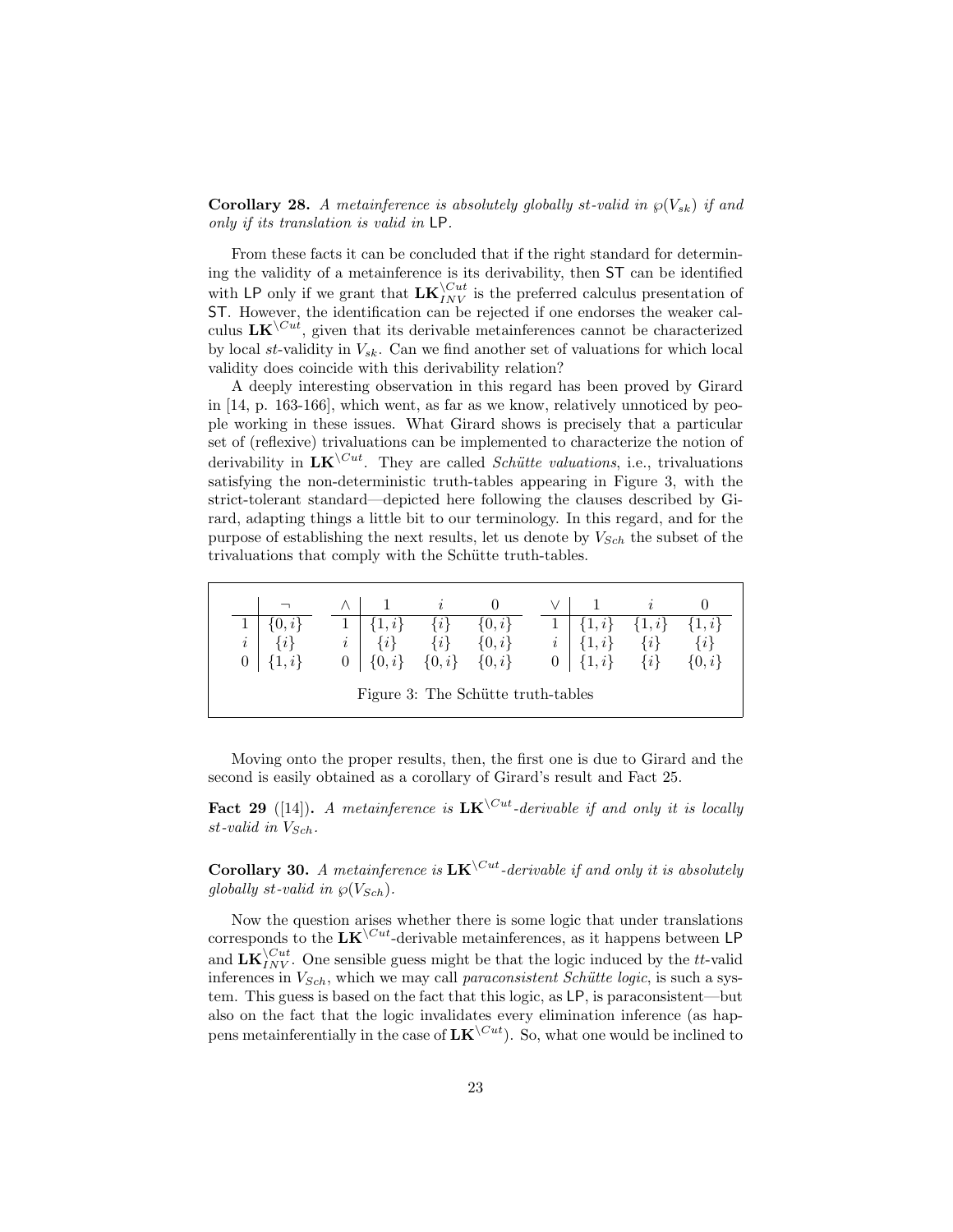think is that there could be some kind of translation from the  $LK^{\setminus Cut}$ -derivable metainferences into the valid inferences of the paraconsistent Schütte logic. Ultimately, if this translation were provided and the conjecture were proved with all the details, one could argue that ST is no more LP than the paraconsistent Schütte logic is ST. Interesting as it is, we leave this exploration for future work.

Now, let us turn our attention to TS. As mentioned before, this logic was much less explored in the recent literature, and as far as we know, no one has tried to philosophically argue that TS should be collapsed into a Tarskian logic (as we saw for the case of ST and LP). However, in what follows we will present some results that in some sense dualize those for ST, perhaps implicitly emphasizing the symmetries of these two systems.<sup>16</sup>

Firstly, as mentioned in Section 2, the logic TS can be presented using at least two different (but natural) sequent calculi:  $\mathbf{LK}^{\setminus Id}$  and  $\mathbf{LK}^{\setminus Id}_{INV}$ . Each of them is the result of modifying in some sense the well-known sequent calculus for Classical Logic. As before, both are sound and complete with regard to inferential  $ts$ -validity in  $V_{sk}$ . In other words, the set of provable sequents on both systems coincides with the set of valid inference tokens in TS. However this is somewhat trivial, since both of these sets are empty, i.e.  $pr(\mathbf{LK}^{\setminus Id}) = pr(\mathbf{LK}^{\setminus Id}_{INV}) = \emptyset$ . In this context, once we drop Identity we cannot prove anything. So, from an inferential point of view, this collapse between provable inferences and different semantics isn't very informative, in the sense that it is enough for a logic to be an empty consequence relation to extensionally coincide with the set of provable inferences in both of these calculi.

However, things become more interesting when we consider the notion of derivability of these systems. In this sense, it is straightforward to check that the set of  $\mathbf{L}\mathbf{K}^{\setminus Id}$ -derivable metainferences must be included in the set of  $\mathbf{L}\mathbf{K}^{\setminus Id}_{INV}$ derivable metainferences. This is so, because in order to derive an inverse metainference, one needs to use Cut (which is available in  $LK^{\setminus Id}$ ) but also the instances of Identity corresponding to the active formulas in the metainference, and these are not available in this context. So, now that we know that both of the natural proof systems for TS have different derivability relations, one could wonder whether there are sets of valuations such that local validity over them coincides with these systems. The answer is that there are, as we will now see.

Let us start with the case of  $LK_{INV}^{\setminus Id}$  (i.e. the system resulting from dropping [Id] and adding the inverse metainferences from  $LK$ ). It can be proved that the very set of  $V_{sk}$ -valuations is what we were looking for:<sup>17</sup>

**Fact 31.** A metainference is  $LK_{INV}^{Yd}$ -derivable if and only if it is locally ts-valid in  $V_{sk}$ .

 $16$ In fact, in [9] and [8] the authors even claim these logics are properly speaking metainferential duals of each other.

<sup>&</sup>lt;sup>17</sup>As far as we can tell, there is nowhere in the literature an actual written proof of this statement. Although we think such proof can be given (especially regarding the results we mentioned for ST and the duality between these systems ([9]), we are not providing it here, since it would lead us astray from the purpose of the present section.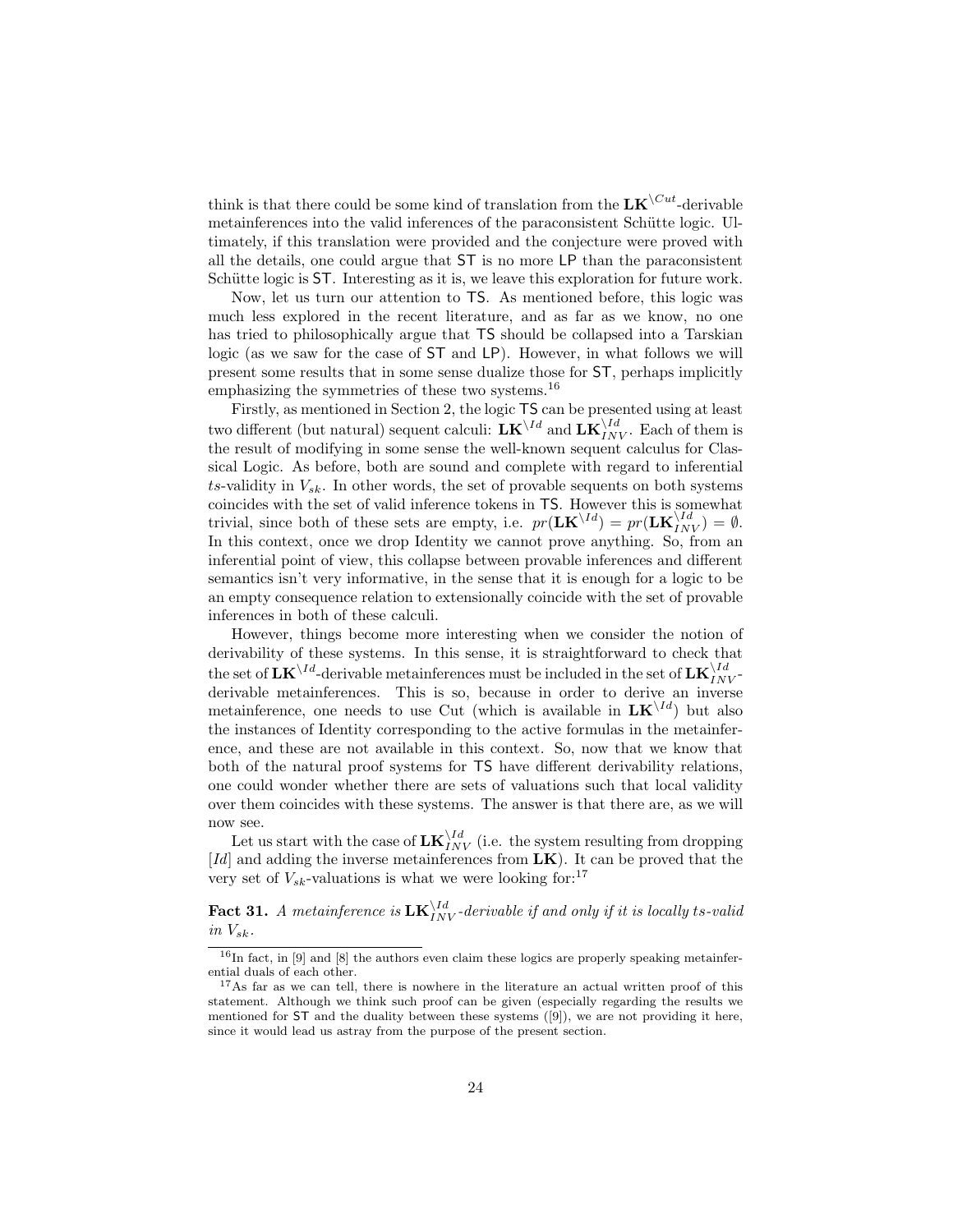Not only—as French suggested in [12, p.9], and as it arises of the investigations of Barrio, Pailos and Szmuc [3] and Scambler [29]—can the set of metainferences which are locally ts-valid in  $V_{sk}$  be translated into the set of valid inferences of  $K_3$  (and vice versa). Furthermore,  $K_3$  is the logic induced by the trivaluations satisfying the strong Kleene truth-tables, for which validity is defined using the ss-standard, i.e., the  $K_3$ -valid inferences are the inferences ss-valid in  $V_{sk}$ . It is, thus, a Tarskian logic which is paracomplete—meaning that the inference schema  $\Rightarrow \varphi, \neg \varphi$  is invalid in it. So, as a corollary of Facts 25 and 31 we obtain that  $\wp(V_{sk})$  is the absolute global ts-range in V3 of the metainferences in  $LK_{INV}^{Vld}$ . Thus, given that the metainferences which are locally ts-valid in  $V_{sk}$ coincide via translations with the inferences of  $K_3$  we have the following result.

**Corollary 32.** A metainference is absolutely globally ts-valid in  $\wp(V_{sk})$  if and only if its translation is valid in  $K_3$ .

Now, let us take into account the weaker system  $LK^{\setminus Id}$ . As in the case of  $LK^{\setminus Cut}$ , to characterize its set of derivable metainferences using the notion of local validity over a given set of valuations, we have to deal with some nondeterministic valuations.<sup>18</sup> In [17], the authors introduce the following nondeterministic semantics, which they call *strong Schütte valuations*:

|                                           |  |          |               | $\{0, i, 1\}$ | $\{0\}$ |  |                |  |               |               |
|-------------------------------------------|--|----------|---------------|---------------|---------|--|----------------|--|---------------|---------------|
| $\imath$                                  |  | $\imath$ | $\{0, i, 1\}$ | $\{0, i, 1\}$ | $\{0\}$ |  | $\it i$        |  | $\{0, i, 1\}$ | $\{0, i, 1\}$ |
| $\theta$                                  |  |          |               | {0}           | $\{0\}$ |  | 0 <sup>1</sup> |  | $\{0, i, 1\}$ | $\{0\}$       |
| Figure 4: The strong Schütte truth-tables |  |          |               |               |         |  |                |  |               |               |

So, let us denote by  $V_{SSch}$  the subset of the trivaluations that comply with the strong Schütte truth-tables. The authors in  $[17]$  prove the following:

Fact 33 ([17]). A metainference is  $LK^{\setminus Id}$ -derivable if and only it is locally  $ts$ -valid in  $V_{SSch}$ .

And again, as a corollary of the above and of the Fact 25, we can state the following that relates derivability with absolute global validity:

**Fact 34.** A metainference is  $LK^{\setminus Id}$ -derivable if and only it is absolutely globally ts-valid in  $\wp(V_{SSch})$ .

It is still an open question whether there is some logic that under translations corresponds to the  $LK^{\backslash Id}$ -derivable metainferences, as we mentioned to happen between  $\mathsf{K}_3$  and  $\mathbf{LK}_{INV}^{ \setminus Id}$ . The natural conjecture is that the logic of the

<sup>18</sup>See [20] for a comprehensive study about non-deterministic semantics for Cut-free and Identity-free sequent calculi.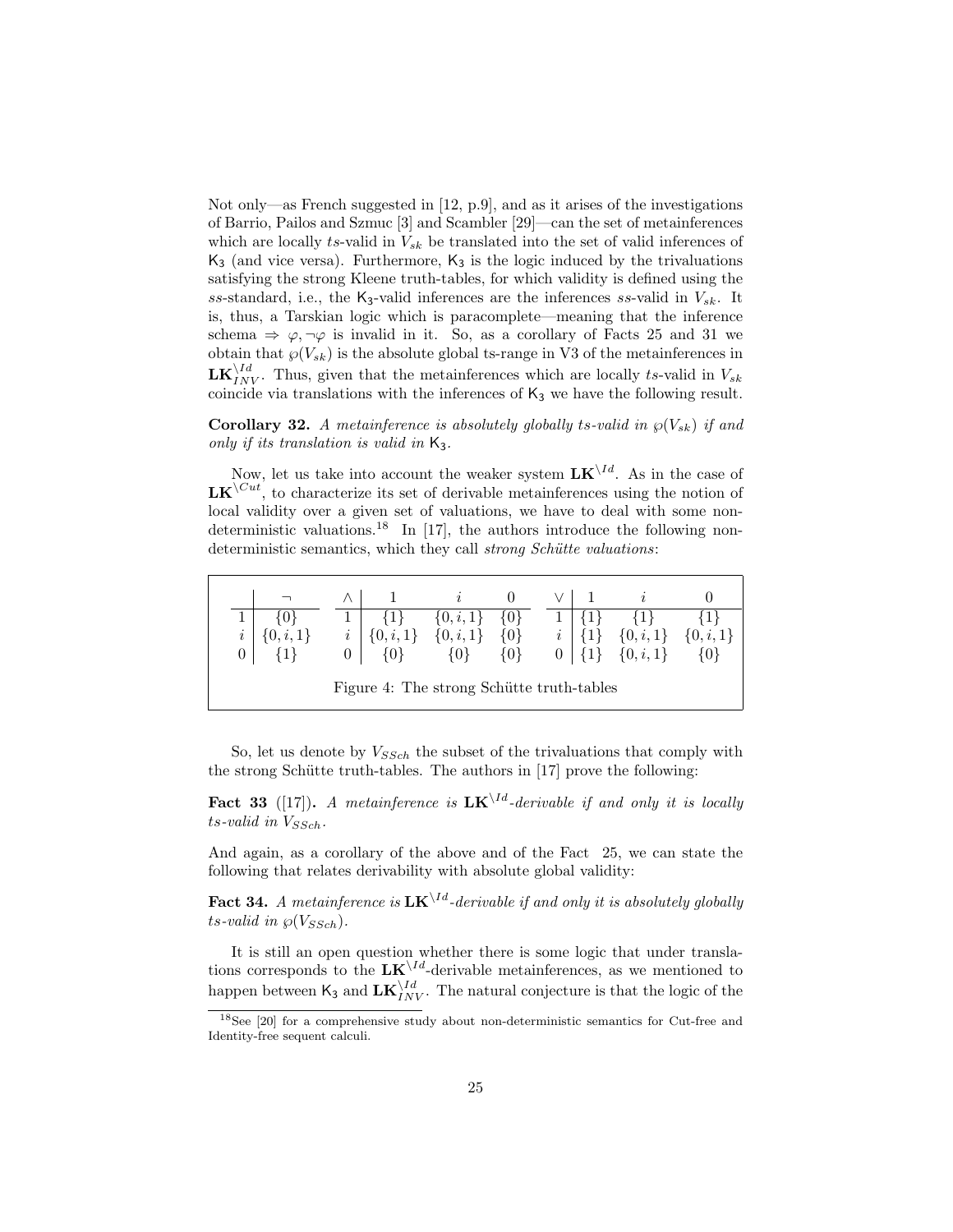inferences that are  $ss$ -valid in  $V_{SSch}$ , which we may call the paracomplete strong Schütte logic, is such a system. Firstly, as in the case of  $K_3$  this logic is paracomplete. Also, as every elimination metainference is  $LK^{\setminus Id}$ -underivable, in the paracomplete strong Schütte logic it holds that every elimination inference is invalid. However, as in the case of  $LK^{\setminus Cut}$  and the paraconsistent Schütte logic, we don't provide any particular translation here to do the job, as this would take us outside the bounds of this article. So, although we hope to have motivated enough this connection, this guess still needs a proof, which we leave for further research.

# 7 Conclusions and future work

In this article, we showed that, if we care about substructural logics, and think that a semantic interpretation for them should provide a notion of consequence that matches a syntactical notion of derivability, then one should be careful not to assume that a local definition of validity is always the way to go. Instead, we showed how, for some families of substructural logics of the non-transitive and non-reflexive kind the semantic counterpart of derivability is the concept of absolute global validity. However, since the latter is harder to implement, we showed how in many cases they coincide, as it can prove useful to appeal to local validity in order to relate substructural logics with structural ones.

We also left some open questions, which we think are possible routes to continue this investigation. First of all, as we said, even though absolute global validity is an essential valuational tool, the absence of an intuitive reading for it seems to limit its value as a stand-alone, bona fide semantic notion. We consider an interesting task for future endeavors to search for a philosophically compelling interpretation thereof.<sup>19</sup>

Secondly, there is the issue of characterizing the derivability relation of a certain calculus in terms of the notion of local validity over a certain family of valuations. We proved, in Section 5, that this task isn't always achievable. However, we also showed that in certain cases this is plausible. The question is, then, what proof-theoretic properties should it have in order for this characterization to be in fact possible?

Thirdly, and following these lines, whenever we do get a characterization of the notion of derivability of a certain set of metainferences in terms of local validity, this isn't always guaranteed to be describable in terms of a deterministic

<sup>19</sup>An anonymous reviewer suggested the following interpretation of absolute global validity. A given set of metainference schemas S determines a set of valuations, which can be seen as a set of "good" or acceptable scenarios, and adding any axioms constitutes a way of restricting those valuations (alternatively, those acceptable scenarios). Whence, the reviewer suggests that assessing the derivability of a given metainference would amount to quantifying over all those valuations determined (alternatively, those scenarios deemed "good") by the joint force of S and its premise inferences, and assessing whether in all these cases the conclusion inference of such a metainference is valid (respectively, considering whether these are "good" scenarios too). We think this might be an interesting collection of ideas, and we hope to discuss them in future works.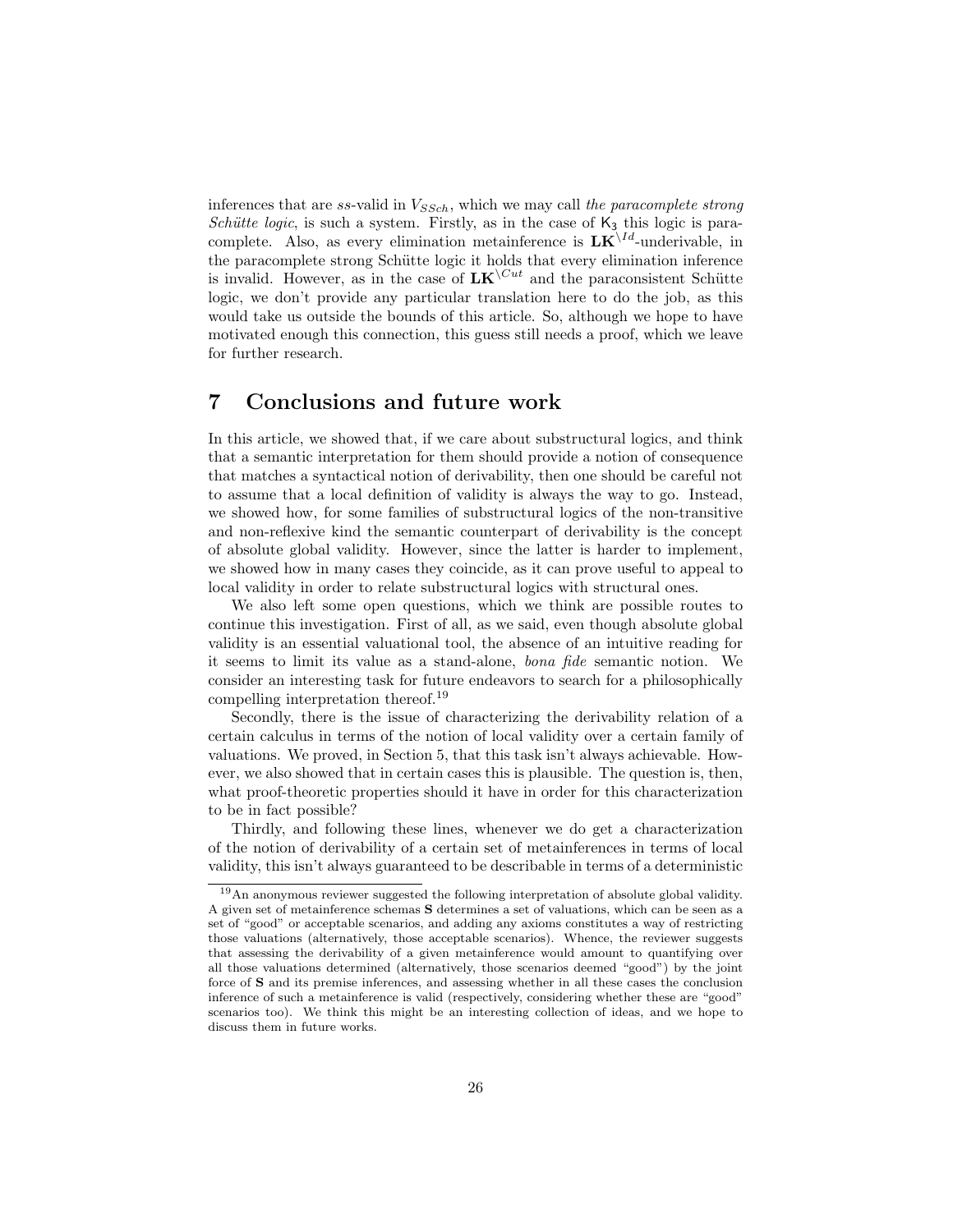semantics. Indeed, in Section 6, we showed that some calculi—like  $LK_{INV}^{\setminus Cut}$  and  $\mathbf{LK}_{INV}^{Vld}$  —have deterministic semantics for this purpose, whereas some other like  $\mathbf{L}\mathbf{K}^{\setminus Cut}$  and  $\mathbf{L}\mathbf{K}^{\setminus Id}$ —have non-deterministic semantics for this purpose. The question is, then, what proof-theoretic conditions should be imposed on a calculus in order to secure a deterministic semantics for its notion of derivability.

Finally, an exploration of the inferential correlates of the substructural logics defined by  $LK^{\setminus Cut}$  and  $LK^{\setminus Id}$  is due. We already ventured some hypothesis, and there is work here to be done. In this vein, we would like to emphasize here that we are neither giving reasons for adopting  $LK^{\setminus Cut}$  nor  $LK^{\setminus Cut}_{INV}$  as the preferable calculus for ST, nor for adopting either  $LK^{\setminus Id}$  or  $LK_{INV}^{\setminus Id}$  as the preferable calculus for TS. All of them have their benefits, some based on their metainferential weakness (in the case of  $LK^{\setminus Cut}$ , for instance, the fact that it doesn't absorb any instance of Cut), some on their strength (in the case of  $LK_{INV}^{\setminus Cut}$ , it absorbs some maybe unproblematic instances of Cut). Be that as it may, we hope to explore these and many other issues in future works soon.

# Acknowledgments

We would like to thank two anonymous reviewers for their comments and suggestions which improved the clarity and the content of the article. Also, we would like to thank the audience of the Workshop on Substructural Logics and Metainferences (Buenos Aires, 2020). Our thanks also go to the members of the Buenos Aires Logic Group. This paper could not have been written without the financial aid of the National Scientific and Technical Research Council (CONICET).

### References

- [1] E. Barrio, F. Pailos, and D. Szmuc. What is a Paraconsistent Logic? In W. Carnielli and J. Malinowski, editors, Between Consistency and Inconsistency, Trends in Logic, pages 89–108. Springer, Dordrecht, 2018.
- [2] E. Barrio, L. Rosenblatt, and D. Tajer. The logics of strict-tolerant logic. Journal of Philosophical Logic, 44(5):551–571, 2015.
- [3] E. A. Barrio, F. Pailos, and D. Szmuc. A hierarchy of classical and paraconsistent logics. Journal of Philosophical Logic, 49(1):93–120, 2020.
- [4] P. Cobreros, P. Egré, D. Ripley, and R. van Rooij. Tolerance and mixed consequence in the s'valuationist setting. Studia Logica, 100(4):855–877, 2012.
- [5] P. Cobreros, P. Égré, D. Ripley, and R. van Rooij. Tolerant, classical, strict. Journal of Philosophical Logic, 41(2):347–385, 2012.
- [6] P. Cobreros, P. Égré, D. Ripley, and R. van Rooij. Priest's motorbike and tolerant identity. In R. Ciuni, H. Wansing, and C. Wilkommen, editors, Recent Trends in Philosophical Logic, pages 75–85. Springer, Cham, 2014.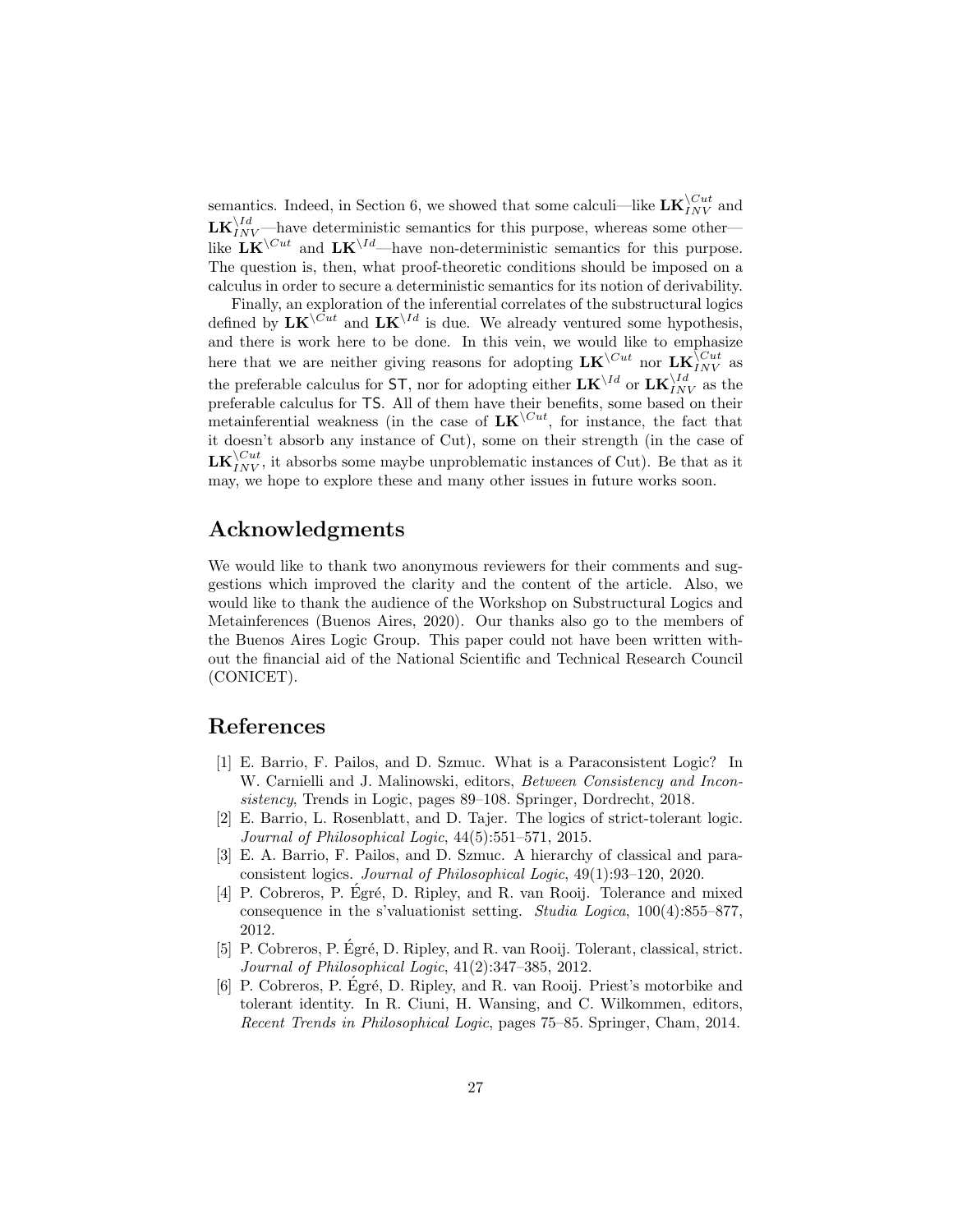- [7] P. Cobreros, P. Égré, D. Ripley, and R. van Rooij. Reaching transparent truth. Mind, 122(488):841–866, 2014.
- [8] P. Cobreros, E. La Rosa, and L. Tranchini. (I can't get no) Antisatisfaction. Synthese, 2020. Forthcoming.
- [9] B. Da R´e, F. Pailos, D. Szmuc, and P. Teijeiro. Metainferential Duality. Journal of Applied Non-Classical Logics, 30(4):312–334, 2020.
- [10] B. Dicher and F. Paoli. ST, LP, and tolerant metainferences. In C. Baskent and T. M. Ferguson, editors, Graham Priest on Dialetheism and Paraconsistency, pages 383–407. Springer, Dordrecht, 2019.
- [11] S. Frankowski. Formalization of a plausible inference. Bulletin of the Section of Logic, 33(1):41–52, 2004.
- [12] R. French. Structural reflexivity and the paradoxes of self-reference. Ergo, 3(5):113–131, 2016.
- [13] R. French and D. Ripley. Valuations: Bi, Tri, and Tetra. Studia Logica, 107:1313–1346, 2019.
- [14] J. Girard. Proof theory and logical complexity. Annals of Pure and Applied Logic, 53(4):197, 1991.
- [15] J.-Y. Girard. Three valued logics and cut-elimination: the actual meaning of Takeuti's conjecture. Dissertationes Mathematicae, 136:1–49, 1976.
- [16] G. M. Hardegree. Completeness and super-valuations. Journal of Philosophical Logic, 34(1):81–95, 2005.
- [17] B. Hösli and G. Jäger. About some symmetries of negation. *Journal of* Symbolic Logic, 59(2):473–485, 1994.
- [18] L. Humberstone. Valuational semantics of rule derivability. Journal of Philosophical Logic, 25(5):451–461, 1996.
- [19] L. Humberstone. The Connectives. MIT Press, 2011.
- [20] O. Lahav. Studying sequent systems via non-deterministic multiplevalued matrices. Journal of Multiple-Valued Logic and Soft Computing, 21(5/6):575–595, 2013.
- [21] G. Malinowski. Q-consequence operation. Reports on Mathematical Logic, 24(1):49–59, 1990.
- [22] G. Priest. The logic of paradox. Journal of Philosophical logic, 8(1):219– 241, 1979.
- [23] A. Pynko. Gentzen's Cut-Free Calculus Versus the Logic of Paradox. Bul*letin of the Section of Logic,*  $39(1/2):35-42$ , 2010.
- [24] D. Ripley. Uncut. Unpublished Manuscript.
- [25] D. Ripley. Conservatively extending classical logic with transparent truth. Review of Symbolic Logic, 5(02):354–378, 2012.
- [26] D. Ripley. Paradoxes and failures of cut. Australasian Journal of Philoso $phy, 91(1):139–164, 2013.$
- [27] D. Ripley. Revising up: strengthening Classical Logic in the face of paradox. Philosophers' Imprint, 13(5):1–13, 2013.
- [28] D. Ripley. On the 'transitivity'of consequence relations. Journal of Logic and Computation, 28(2):433–450, 2017.
- [29] C. Scambler. Classical Logic and the Strict Tolerant Hierarchy. Journal of Philosophical Logic, 2(49):351–370, 2020.